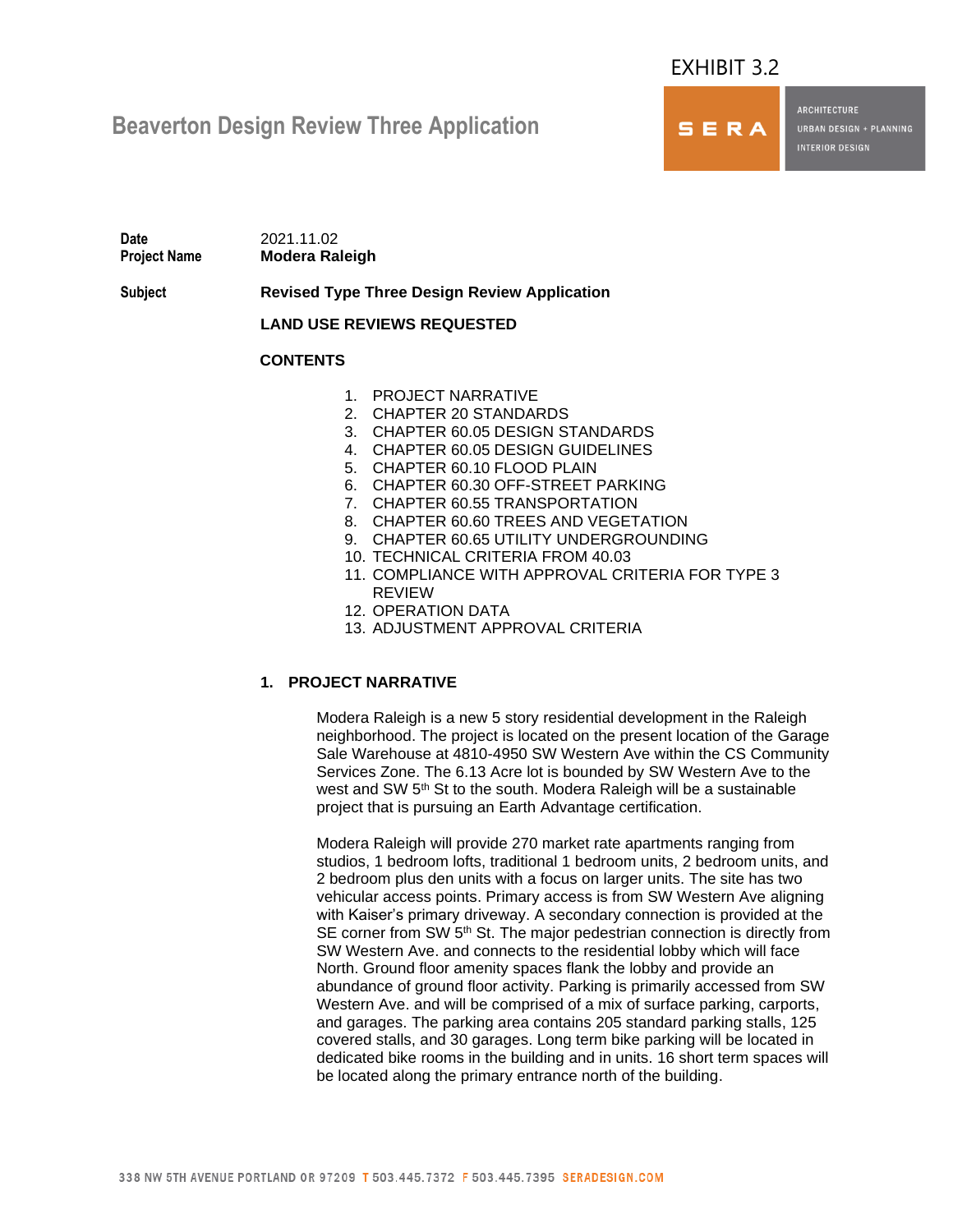The building is arranged in an H shape with the south end of the H forming a courtyard with a pool while the north end forms an entry court for the lobby.

The building exterior will be designed to promote permanence and quality as well as comply with the Design Standards & Guidelines. The façades are broken up into two types of formal expression: A vertical urban form with tall parapets and vertically grouped windows; and a horizontal expression with deep recessed balconies and a pronounced cornice. The vertical expression is used to signify main entry points and anchor the corner of SW 5<sup>th</sup> & Western while the horizontal expression ties to the lower scale of existing apartment developments to the East.

## **2. CHAPTER 20 STANDARDS COMPLIANCE**

## **20.10.15 SITE DEVELOPMENT STANDARDS**

#### **20.10.15.B.1 Minimum Land Area – Residential Attached**

Per code table the minimum is 1,000 SF per unit Requires Adjustment. The site area is 267,080 SF and the project provides 270 units. The resulting ratio is 989 SF per unit. See adjustment section below for Adjustment Approval Criteria per 40.10.15.1.C.1-14.

#### **20.10.15.C Minimum Lot Dimensions**

Per code table the minimum is 70' Wide x 100' Deep Complies. The site is much larger than the minimum since it is 460'-0" wide and 570'-0" deep after dedications.

#### **20.10.15.D Minimum Yard Setbacks**

Per code table with a zone of CS the following standards apply: 1. Front: Must comply with 60.05.15.6 due to parcel size. See section 3 of this narrative for compliance with Chapter 60 items. 2. Side: Minimum is 10' Complies. 10' side yards provided. 3. Rear: Minimum is 0 (no abutting residential zone) Complies. No setback required.

## **20.10.15.E Open Air Display**

1. Front: Minimum 20' Complies. No open air display provided.

#### **20.10.15.F Maximum Height**

Maximum is 60' Complies. The project provides multiple parapet and roof heights. The tallest of these parapets is 60' above average grade plane.

## **20.10.20 LAND USES**

# **20.10.10.2.C Attached Dwellings in CS zones**

Attached dwellings are permitted in CS zones Complies. Project proposes only attached dwelling use.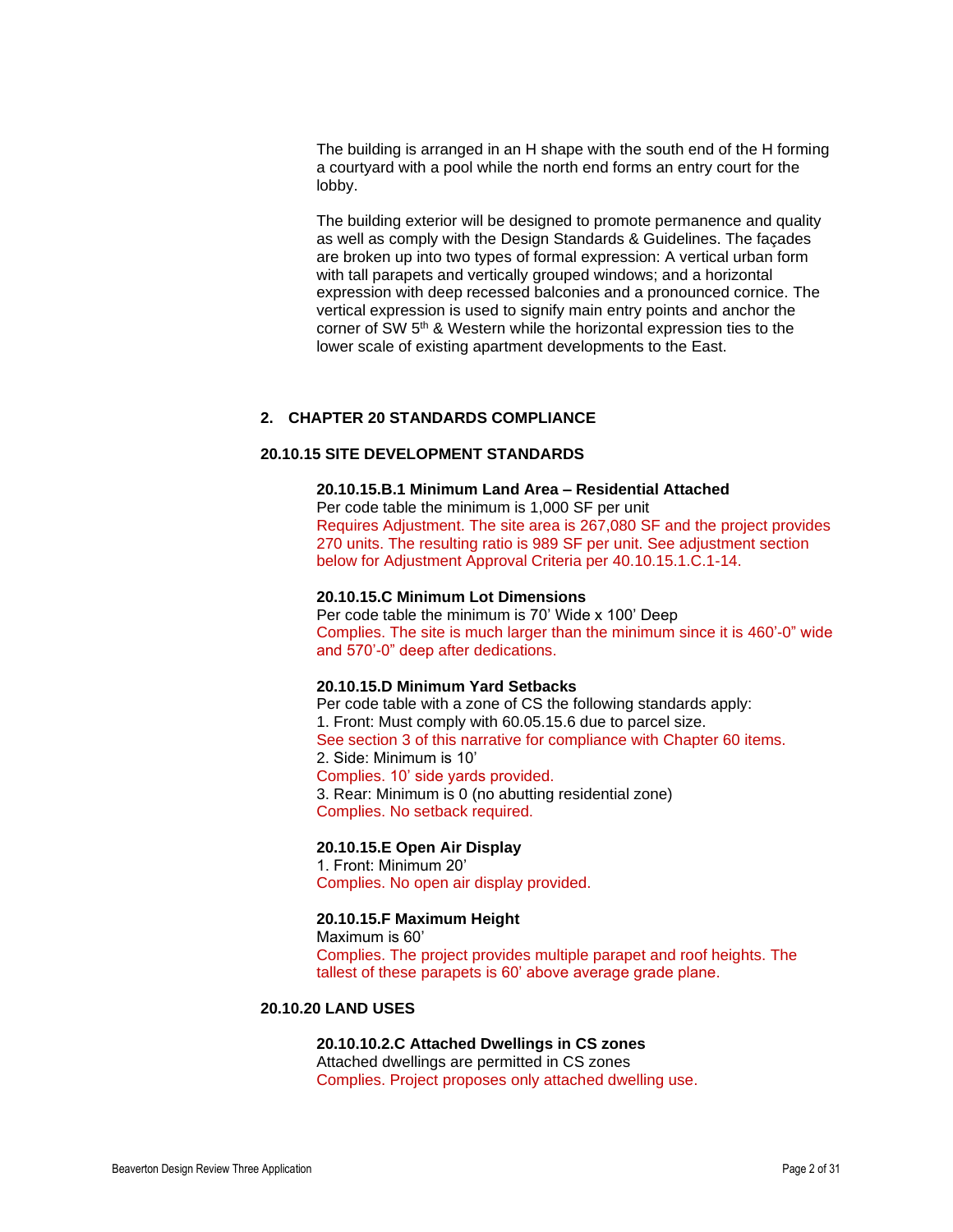#### **20.10.35 OTHER CS ZONING REQUIREMENTS**

1. Activity must be conducted wholly indoors Complies. All residences are indoors.

2. No more than 5% of gross building floor area to be accessory open air sales / display / storage.

Complies. No open air sales / display / storage.

#### **3. CHAPTER 60.05 STANDARDS COMPLIANCE**

Design Review approval is requested for the proposed multifamily residential building. Where Design Standards cannot be met for the proposed development, the corresponding Design Guidelines are addressed instead. Table 6 below identifies the subject standards and corresponding design guidelines addressed in their place.

## **60.05.15 Building Design and Orientation Standards**

#### **1. Building Articulation & Variety**

B. Buildings visible from and within 200 feet of an adjacent public street shall have a minimum portion of the street-facing elevation(s) and the elevation(s) containing a primary building entrance or multiple tenant entrances devoted to permanent architectural features designed to provide articulation and variety. These permanent features include, but are not limited to windows, bays and offsetting walls that extend at least eighteen inches (18"), recessed entrances, loading doors and bays, and changes in material types. Changes in material types shall have a minimum dimension of two feet and minimum area of 25 square feet. The percentage of the total square footage of elevation area is:

2. Fifty (50) percent in Commercial zones where glazing is less than thirtyfive (35) percent pursuant to Section 60.05.15.8.A.3.

Complies. Project is within 200 feet of both 5<sup>th</sup> and Western. Per 60.05.15.8.A - exclusively residential buildings in commercial zones are not required to have a minimum ground floor window area. Therefore project meets the standard by providing the below Ground Floor Window Areas and architectural features, including 5' deep recesses, window bays, material changes, and balconies.

#### **West:**

32% Ground Floor Window Area 65% Architectural Features **North:** 45% Ground Floor Window Area 65% Architectural Features **East:** 31% Ground Floor Window Area 67% Architectural Features **South:** 29% Ground Floor Window Area 61% Architectural Features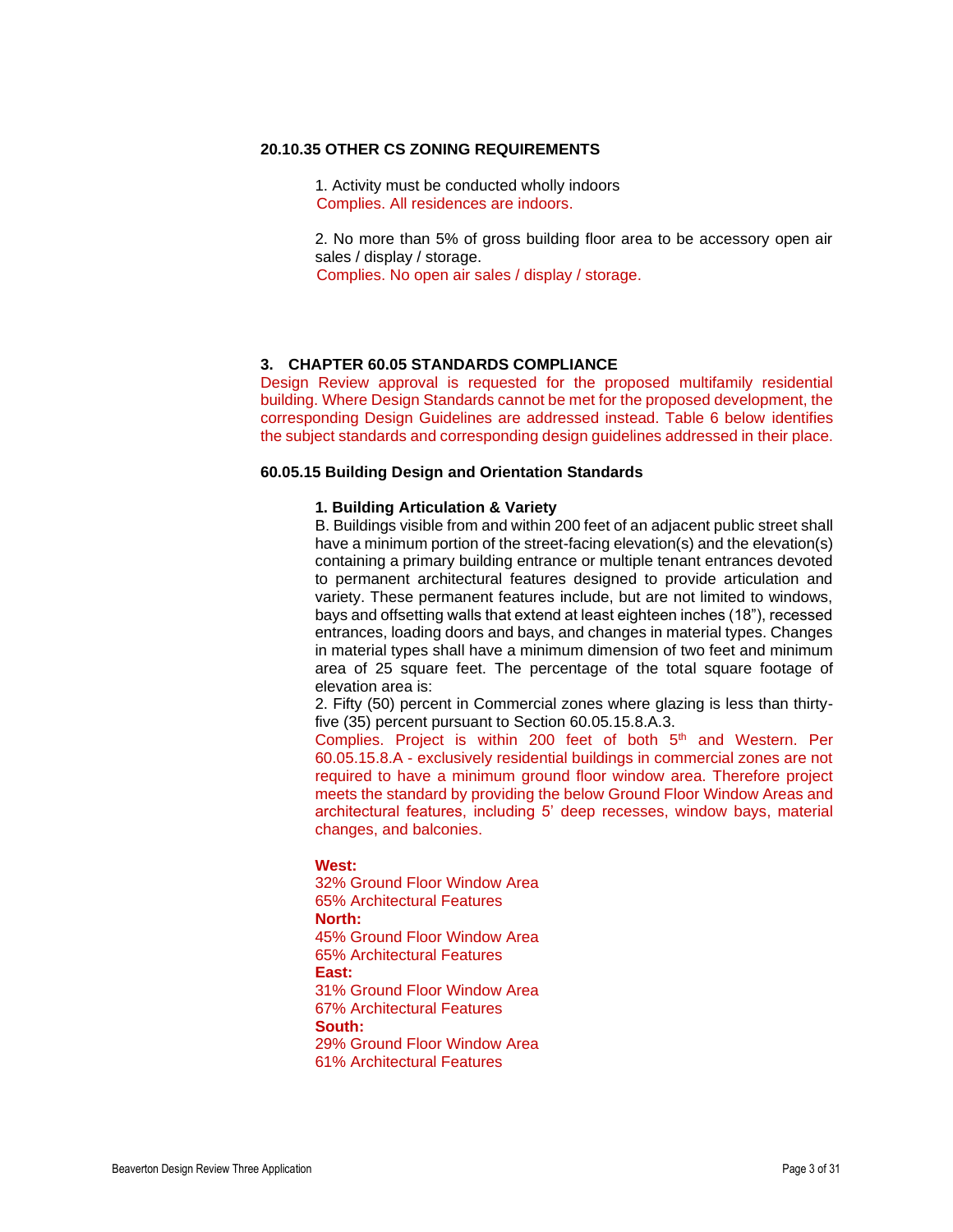C. The maximum spacing between permanent architectural features, both vertically and horizontally, shall be no more than:

1. Forty (40) feet in Residential zones, and all uses in Commercial and Multiple Use zones

Complies. The project provides multiple balconies, windows 5' deep material changes, and other architectural features at a maximum spacing of 6' vertically and 9' horizontally.

D. In addition to the requirements of Section 60.05.15.1.B and C., detached and attached residential building elevations facing a street, common green or shared court shall not consist of undifferentiated blank walls greater than 150 square feet in area. Building elevations shall be articulated with architectural features such as windows, dormers, porch details, alcoves, balconies or bays.

Does not comply with standard. Instead complies with guidelines. Please see corresponding Guideline 60.05.35.1.E in section 4 of this document.

#### **2. Roof Forms**

C. All roofs with a slope of less than 4/12 pitch shall be articulated with a parapet wall that must project vertically above the roof line at least twelve (12) inches or architecturally treated, such as with a decorative cornice.

Complies. There are two primary roof forms on the building. At vertical expression portions of the building a parapet larger than 12 inches is provided. At horizontal expression portions of the building a decorative cornice projecting 3' is provided. Both roof forms meet this standard.

## **3. Primary Building Entrances**

A. Primary entrances, which are the main point(s) of entry where the majority of building users will enter and leave, shall be covered, recessed, or treated with a permanent architectural feature in such a way that weather protection is provided. The covered area providing weather protection shall be at least six (6) feet wide and four (4) feet deep.

Complies. The project provides cover at all entries utilizing canopies. These canopies are 7' deep and at least 10' wide.

## **4. Exterior Building Materials**

B. For Conditional Uses in Residential zones and all uses in Commercial and Multiple Use zones (except detached residential uses fronting streets, common greens and shared courts), a maximum of thirty (30) percent of each elevation that is visible from and within 200 feet of a public street or a public park, public plaza or other public open space, and on elevations that include a primary building entrance or multiple tenant entrances may be plain, smooth, unfinished concrete, concrete block, plywood and sheet pressboard. The remaining elevation area for all applicable uses in all applicable zones shall be architecturally treated. Appropriate methods of architectural treatment shall include, but are not limited to, scoring, changes in material texture, and the application of other finish materials such as wood, rock, brick or tile wall treatment.

Complies. All walls are architecturally treated double wall construction utilizing either lap or panel fiber cement over furring and exterior sheathing. No exposed concrete walls to be used above ground floor level.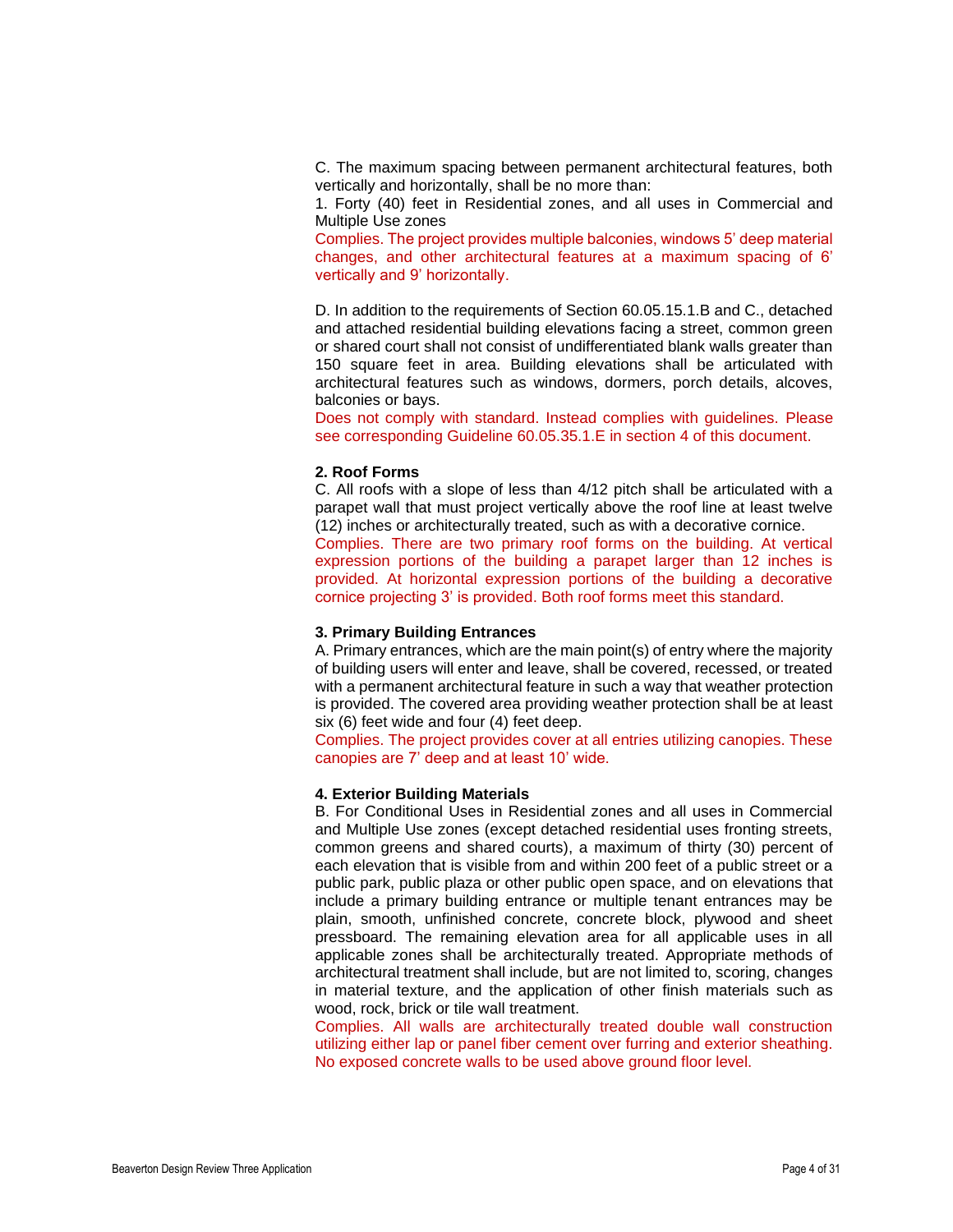C. For Conditional Uses in Residential zones and all uses in Commercial and Multiple Use zones, plain, smooth, exposed concrete and concrete block used as foundation material shall not be more than three (3) feet above the finished grade level adjacent to the foundation wall, unless pigmented, textured, or both. In Industrial districts, foundations may extend up to four (4) feet above the finished grade level

Complies. Due to the sloping nature of the site some foundation walls will be exposed throughout project at varying heights. However, all exposed foundation walls are planned below 3' in height.

#### **5. Roof Mounted Equipment**

A. All roof-mounted equipment shall be screened from view from adjacent streets or adjacent properties in one of the following ways:

1. A parapet wall

2. A screen

3. Setback from the street-facing elevation

4. Screened from view by another building

Complies. All roof equipment shall be screened from view utilizing options 1 and 3 and the calculation in 60.05.15.5.B.

B. As shown in the diagram below, the vertical measuring distance for required screening shall be measured at five (5) feet above the finished or existing grade at the property line or public right-of-way abutting the development site's front yard setback for a distance of one hundred (100) lineal feet measured outward from the development site's front property line. Once the vertical measuring distance is established for the site's front yard, this same vertical measuring distance shall be applied to all sides of the development site's perimeter property lines.

Complies. At parapet locations, the parapet provides required screening. Where the building utilizes a cornice, our building height is at 55'-6" which provides a 2:1 ratio for distance from parapet to height of equipment. The project's largest piece of mechanical equipment is 7' tall and further than 14' from the cornice edge. Therefore the project complies with option 3 – screening at zones without a parapet wall.

## **6. Building Location and Orientation Along Streets in Commercial and Multiple Use Zones**

B. Buildings in Commerical zones shall occupy a minimum of 35 percent public street frontage where a parcel exceeds 60,000 gross square feet. Complies:

SW Western – 348' building length / 570' frontage length = 61% SW  $5<sup>th</sup> - 161$ ' building length / 460' frontage length = 35%

C. Buildings subject to the street frontage standard shall be located no farther than 20 feet from the property line. The area between the building and property line shall be landscaped to standards found in Section 60.05.25.5.B. or 60.05.25.5.C.

Complies along SW Western – Frontage located between 12'-15' from property line due to angled site.

Does not comply along SW  $5<sup>th</sup>$  – Frontage located 10' from 35' wide stormwater easement. See Chapter 4 of this document for proposed compliance path.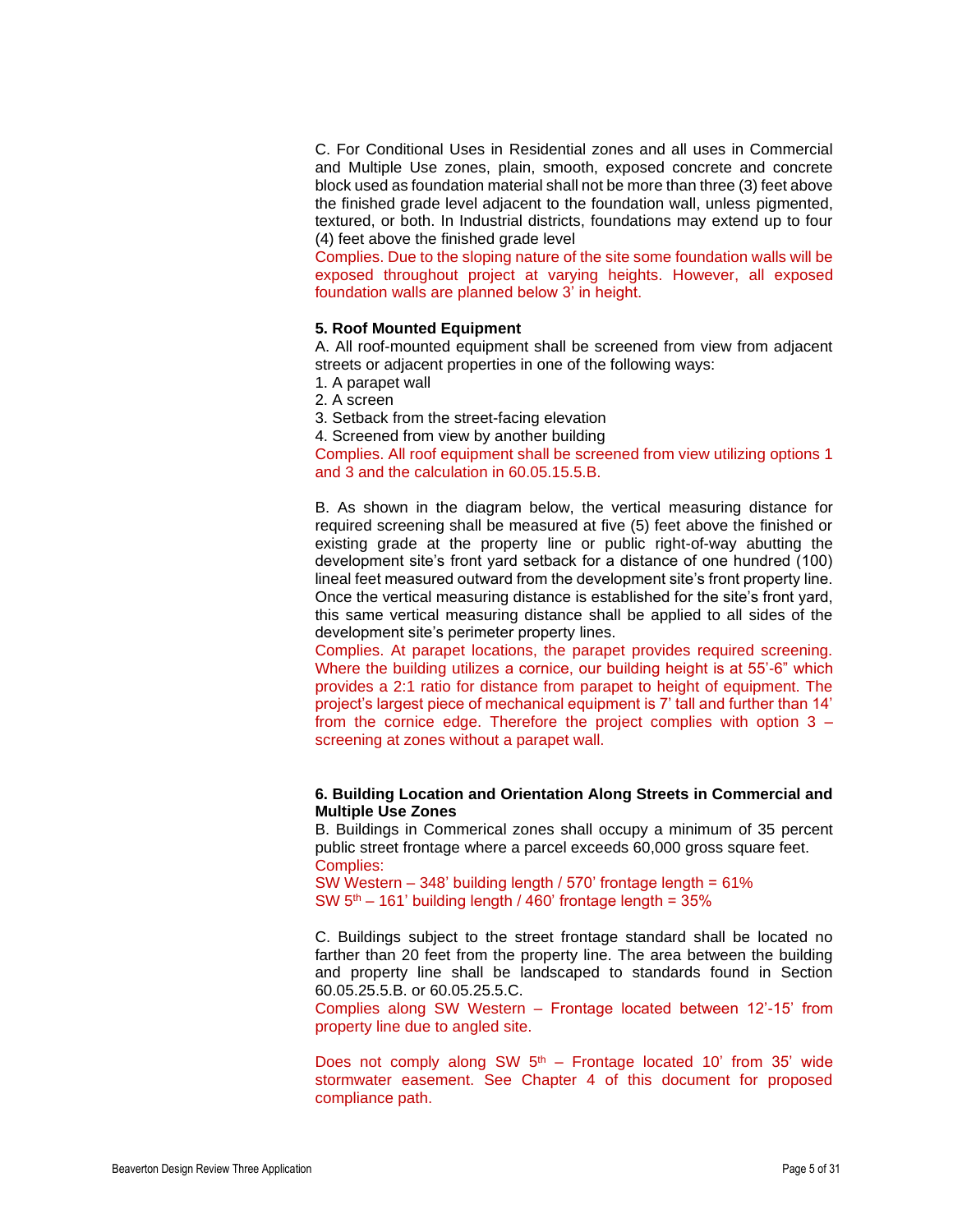D. Buildings on corner lots of multiple Major Pedestrian Routes shall be located at the intersections of the Major Pedestrian Routes. Where a site has more than one corner on a Major Pedestrian Route, this requirement must be met at only one corner.

Complies. The building is pushed toward the intersection of SW 5<sup>th</sup> & Western as far as possible and provides taller massing at this corner to have a strong presence at the intersection of these two pedestrian routes.

E. Buildings subject to the street frontage standard shall have at least one primary building entrance oriented toward an abutting street or public pedestrian way. Where there is more than one abutting Class 1 Major Pedestrian Route, the primary entrance shall have a reasonably direct pedestrian connection to a minimum of one abutting Class 1 Major Pedestrian Route or shall be oriented to a Class 1 Major Pedestrian Route corner.

Complies. The project provides an entry to its main lobby directly off of SW Western Ave.

F. Secondary entrances may face on streets, off-street parking areas, or landscaped courtyards.

Complies. Other access points face the courtyards and parking areas.

#### **7. Building Scale Along Major Pedestrian Routes**

A. The height of any portion of a building at or within 20 feet of the property line as measured from the finished grade at the property line abutting a Major Pedestrian Route shall be a minimum of twenty- two (22) feet and a maximum of sixty (60) feet. Building heights greater than sixty (60) feet are allowed if the portion of a building that is greater than sixty (60) feet in height is at least twenty (20) feet from the property line that abuts the Major Pedestrian Route. In all cases, building height shall meet the requirement of Section 20.20.50. for the specific zoning district.

Complies. Building height meets minimum 20' and maximum 60' requirement along SW 5<sup>th</sup> & Western.

**8. Ground Floor Elevations on Commercial and Multiple Use Buildings** Not Applicable. All elevations are exclusively for residential use.

#### **9. Compact Detached Housing Design**

Not Applicable. Project provides no detached housing.

**10. Ground Floor Elevations on Eligible Residential-only Buildings** Not Applicable. Project is not located within the RC-OT zoning district.

#### **60.05.20 Circulation and Parking Design Standards**

#### **1. Connections to the Public System**

A. Pedestrian, bicycle, and motor vehicle connections shall be provided between the on-site circulation system and adjacent existing and planned streets as specified in Tables 6.1 through 6.6 and Figures 6.1 through 6.23 of the Comprehensive Plan Transportation Element.

Complies. The project provides primary vehicle connection along SW Western Ave in alignment with the existing connection to the neighboring property. Additionally, the project provides a secondary vehicle entrance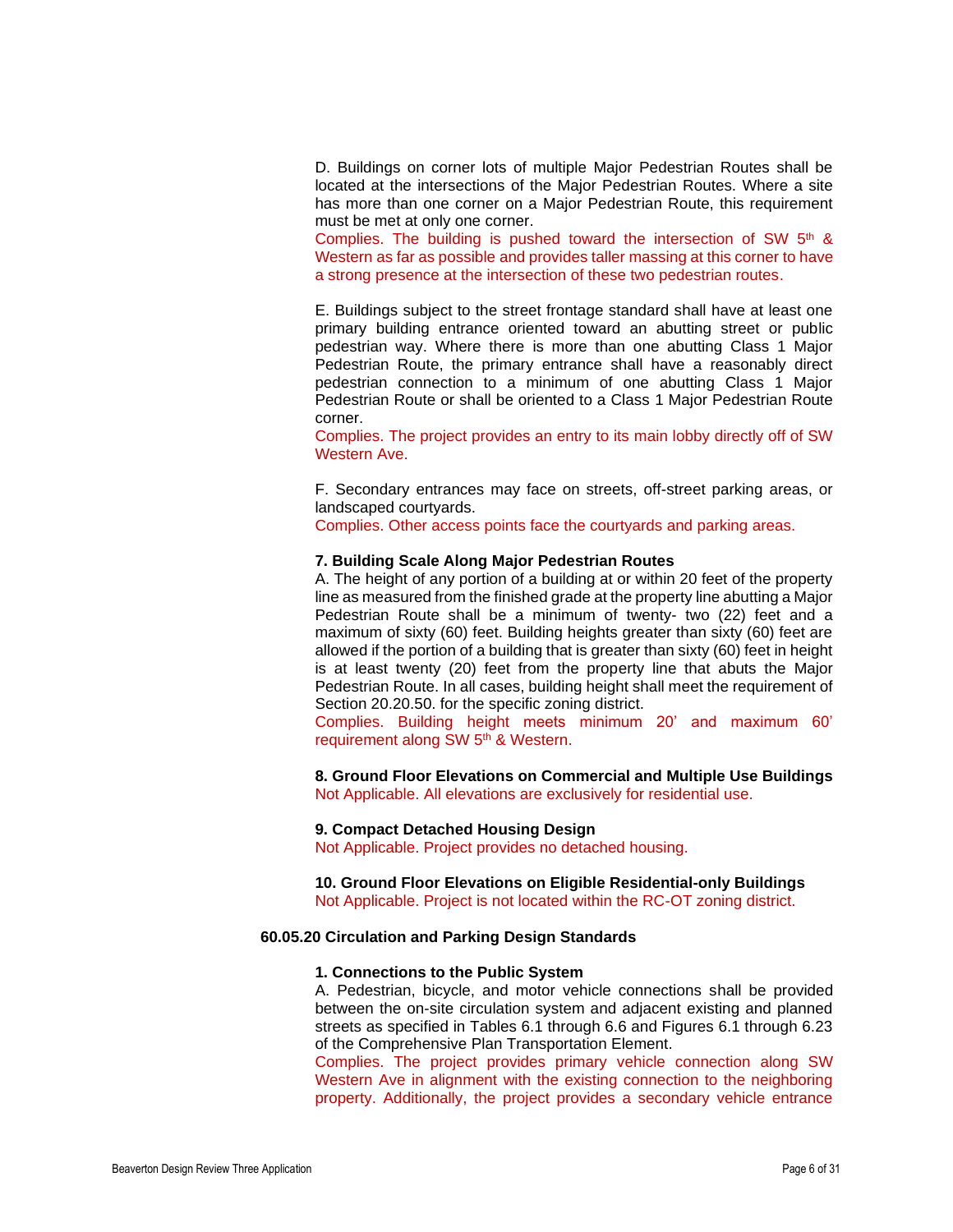from SW 5<sup>th</sup> St. Pedestrian and bicycle connections are provided from both streets as well via direct sidewalk connection to the building in addition to a system of paved paths circulating all sides of the building and into the courtyard. All connections are provided as required by the Comprehensive Plan.

#### **2. Loading Areas, Solid Waste Facilities and Similar Improvements**

All on-site service areas, outdoor storage areas, waste storage, disposal facilities, recycling containers, transformer and utility vaults and similar activities shall be located in an area not visible from a public street or shall be fully screened from view from a public street.

Complies. Transformers, generator, and any other utilities are screened with a solid wood fence and landscaping. Project does not include any loading zones or service areas. All trash and recycling is located within the building.

#### **3. Pedestrian Circulation**

A. Pedestrian connections shall be provided that link to adjacent existing and planned pedestrian facilities as specified in Tables 6.1 through 6.6 and Figures 6.1 through 6.23 of the Comprehensive Plan Transportation Element, and to the abutting public street system and on-site buildings, parking areas, and other facilities where pedestrian access is desired. Complies. All facilities have pedestrian access and connect to both street frontages per the Comprehensive Plan.

B. A reasonably direct walkway connection is required between primary entrances, which are the main point(s) of entry where the majority of building users will enter and leave, and public and private streets, transit stops, and other pedestrian destinations.

Complies. All entrances have direct connection to the streets via paths surrounding the building.

C. A reasonably direct pedestrian walkway into a site shall be provided for every 300 feet of street frontage or for every eight aisles of vehicle parking if parking is located between the building and the street. A reasonably direct walkway shall also be provided to any accessway abutting the site. This standard may be waived when topographic conditions, man-made features, natural areas, etc. preclude walkway extensions to adjacent properties. Complies. Pedestrian access is provided at less than every 300' on both

frontages.

D. Pedestrian connections through parking lots shall be physically separated from adjacent vehicle parking and parallel vehicle traffic through the use of curbs, landscaping, trees, and lighting, if not otherwise provided in the parking lot design.

Complies. Project physically separates pedestrian connectors from parking and parallel vehicle traffic using curbs and landscaping.

E. Where pedestrian connections cross driveways or vehicular access aisles a continuous walkway shall be provided and shall be composed of a different paving material than the primary on-site paving material.

Complies. Crossing connections are composed of concrete to contrast against asphalt paving of vehicle access aisles.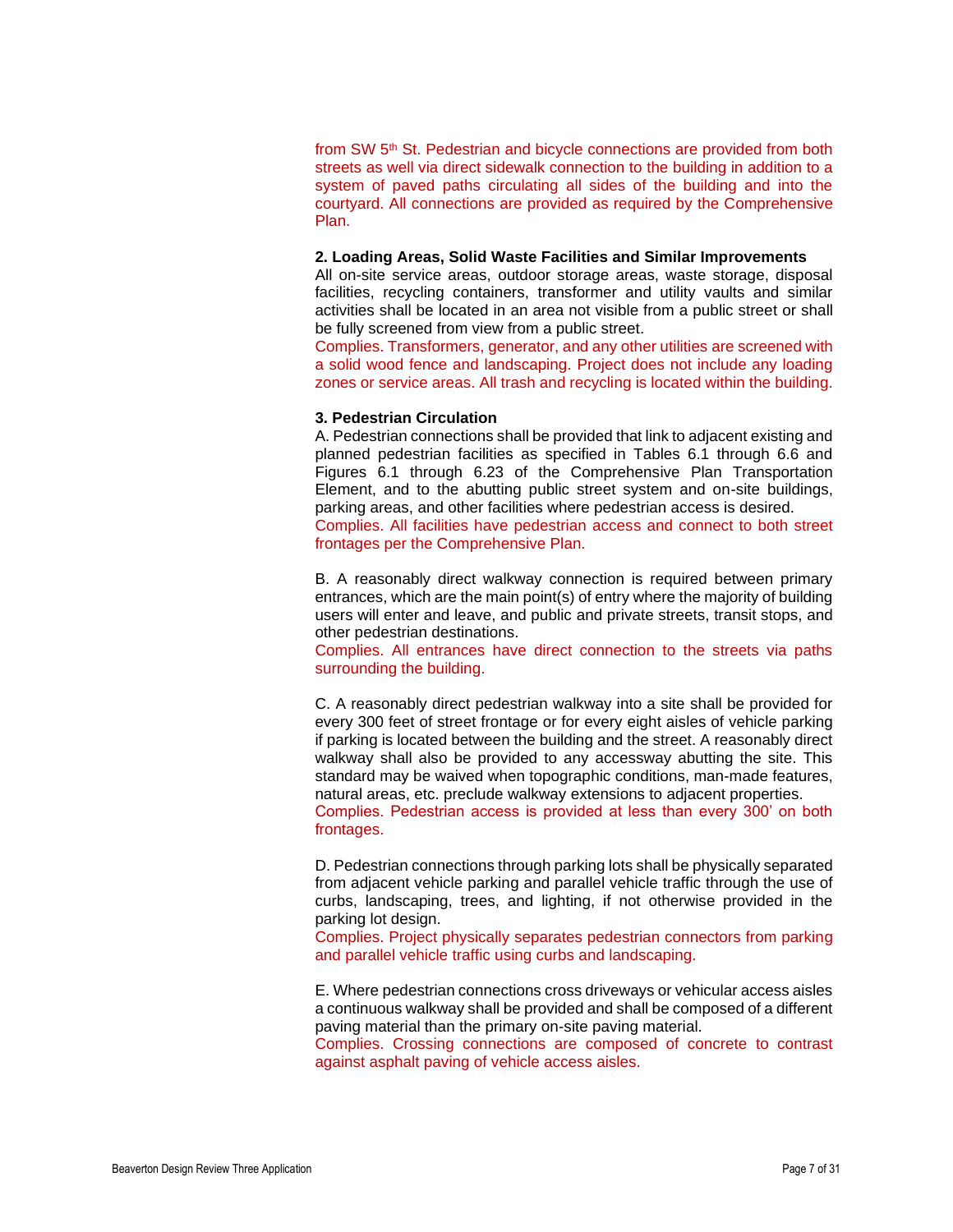F. Pedestrian walkways shall have a minimum of five (5) foot wide unobstructed clearance and shall be paved with scored concrete or modular paving materials. In the event that the Americans with Disabilities Act (ADA) contains stricter standards for any pedestrian walkway, the ADA standards shall apply.

Complies. Project provides 5' minimum walkways paved with concrete.

## **4. Street Frontages and Parking Areas**

A. Surface parking areas abutting a public street shall provide perimeter parking lot landscaping which meets one of the following standards:

1. A minimum six (6)-foot wide planting strip between the right-of-way and the parking area. Pedestrian walkways and vehicular driveways may cross the planting strip. Trees shall be planted at a minimum 2 1/2 inch caliper at a maximum of thirty (30) feet on center. Planting strips shall be planted with an evergreen hedge that will provide a 30-inch high screen and fifty (50) percent opacity within two years. The maximum height shall be maintained at no more than thirty-six (36) inches. Areas not covered by trees or hedge shall be landscaped with live ground cover. Bumper overhangs which intrude into the planting strip shall not impact required trees or hedge; or

Complies. As shown on drawing sheet L2, Street frontages will be landscaped with a combination of trees, evergreen shrubs, and ground cover. All trees will be planted at 2.5 caliper at a maximum of 30 feet on center.

#### **5. Parking Area Landscaping**

A. Landscaped planter islands shall be required according to the following:

2. All uses in Commercial and Multiple Use zones, one for every ten (10) contiguous parking spaces.

Complies. The landscape planter islands are spaced at regular intervals and at a maximum of 10 contiguous stalls per the zoning code.

B. The island shall have a minimum area of 70 square feet, and a minimum width of 6 feet, and shall be curbed to protect landscaping. The landscaped island shall be planted with a tree having a minimum mature height of 20 feet. If a pole-mounted light is proposed to be installed within a landscaped planter island, and an applicant demonstrates that there is a physical conflict for siting the tree and the pole-mounted light together, the decision-making authority may waive the planting of the tree, provided that at least seventyfive (75) percent of the required islands contain trees. Landscaped planter islands shall be evenly spaced throughout the parking area.

Complies. The majority of parking lot planter islands exceed the minimum 70 square feet required with a small number meeting the minimum.All islands meet the 6 foot minimum width. Parking lot landscaping provides the necessary 75% of trees required in parking islands. Each island provides at least one tree except in a few location where utilities conflict. See landscape plan L2.

C. Linear raised sidewalks and walkways within the parking area connecting the parking spaces and on-site building(s) may be counted towards the total required number of landscaped islands, provided that all of the following is met:

1. Trees are spaced a maximum of 30 feet on center on a minimum of one side of the sidewalk.

2. The minimum unobstructed sidewalk width is five feet.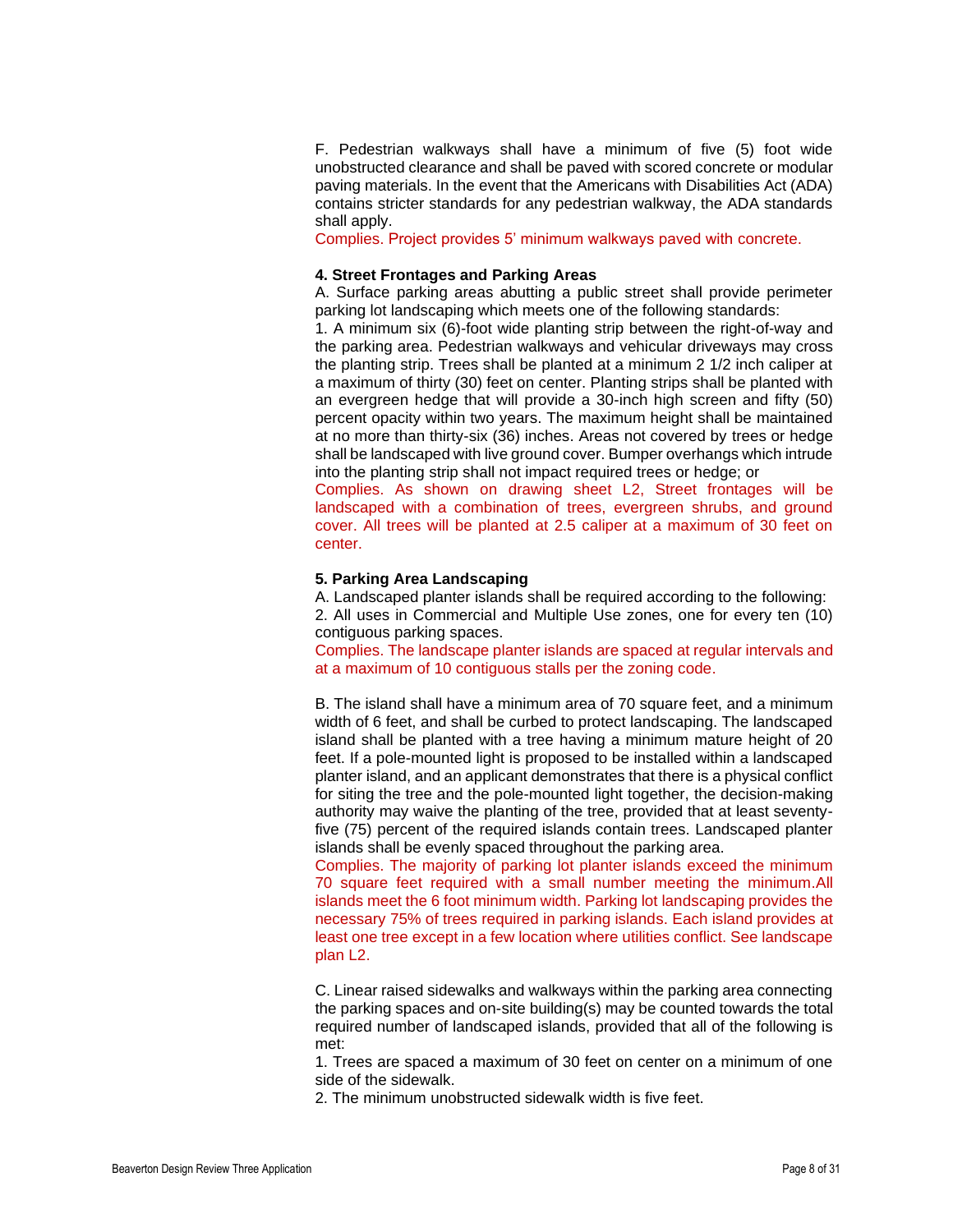3. The sidewalk is separated from the parking area by curbs, bollards, or other means on both sides.

4. Trees are located in planting area with groundcover or planted in covered tree wells.

5. Trees within the linear sidewalk area shall constitute no more than 50 percent of the total required number of trees within required landscaped planter islands. All remaining required trees shall be located within landscaped planter islands.

Complies. Paths are not counted towards island areas.

D. Trees planted within required landscaped planter islands or the linear sidewalk shall be of a type and species identified by the City of Beaverton Street Tree List or an alternative approved by the City Arborist.

Complies. All trees in planting plan are specified from the City of Beaverton Street Tree List. See Landscape Planting Plans for species

# **6. Off-street Parking Frontages in Multiple Use Zones**

Not applicable. Project in a Commercial Zone.

## **7. Sidewalks Along Streets and Primary Building Elevations in Commercial and Multiple Use Zones**

A. A sidewalk is required on all streets. Except where approved through Sidewalk Design Modification (40.58), the sidewalk shall be a minimum of ten (10) feet wide and provide an unobstructed path at least five (5) feet wide.

Complies. Such sidewalk is provided on both SW 5<sup>th</sup> & Western. Note that the sidewalk on Western is being constructed as part of the City of Beaverton Western Avenue CIP project.

B. A sidewalk or walkway internal to the site is required along building elevations that include a primary building entrance, multiple tenant entrances or display windows. The sidewalk shall be a minimum of ten (10) feet wide and provide an unobstructed path at least five (5) feet wide at building entrances, and along elevations containing display windows. Sidewalks shall be paved with scored concrete or modular paving materials. If adjacent to parking areas, the sidewalk shall be separated from the parking by a raised curb.

Complies. A sidewalk surrounds the building on all elevations and is at least 10 feet wide with 5 foot unobstructed path at building entrances.

C. Residential development fronting common greens and shared courts, and detached units fronting streets are exempt from these standards of 7.B above and are subject to the Engineering Design Manual.

Not applicable. Unit entries are not provided from a shared court or common greens.

## **8. Connect On-site Buildings, Parking, and Other Improvements with Identifiable Streets and Drive Aisles in Residential, Commercial, and Multiple Use Zones**

A. Parking lot drive aisles that link public streets and/or private streets with parking stalls shall be designed as private streets consistent with the standard as described under Section 60.05.20.8.B., unless one of the following is met:

1. The parking lot drive aisle is less than 100 feet long;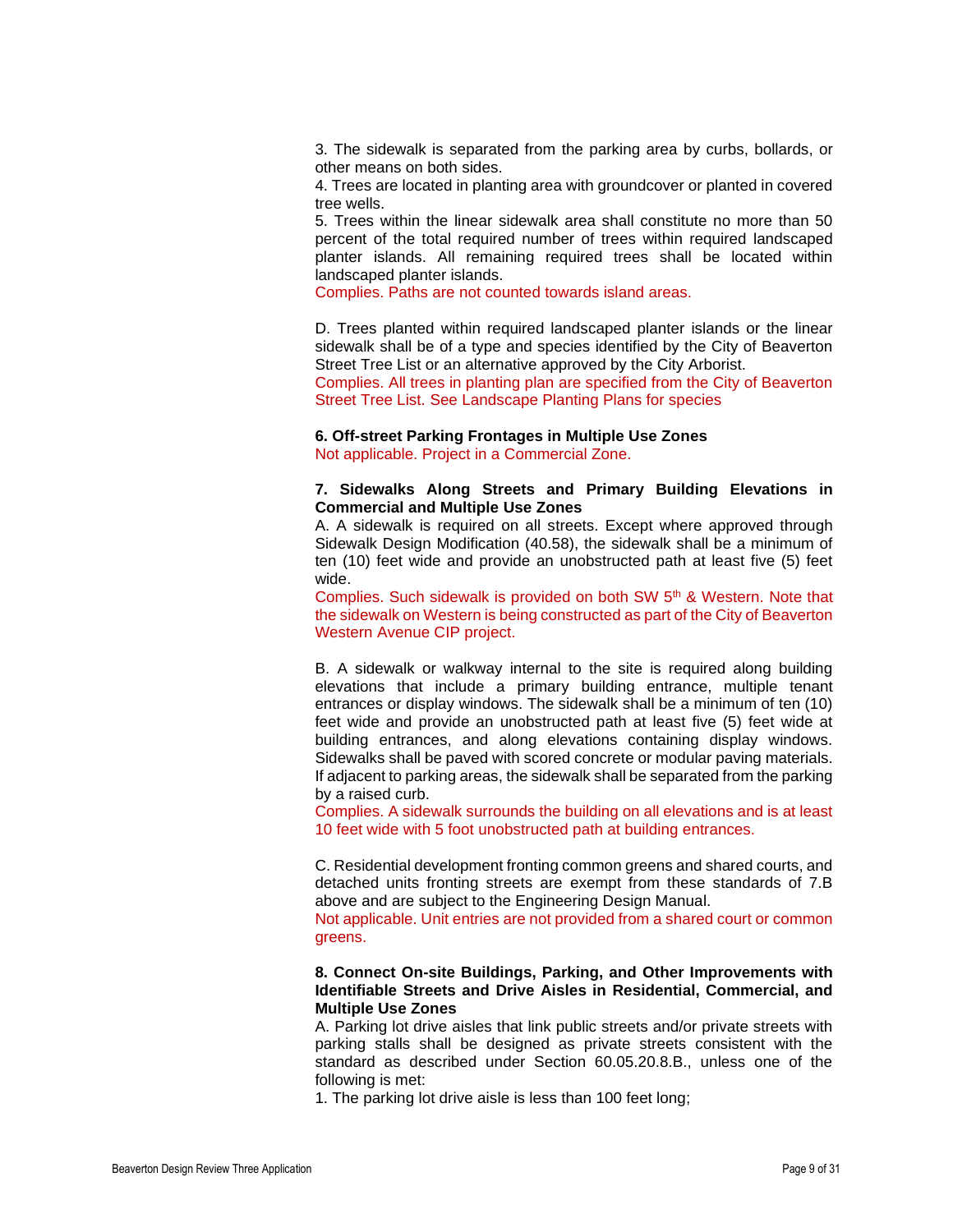2. The parking lot drive aisle serves 2 or less residential units; or

3. The parking lot drive aisle provides direct access to angled or perpendicular parking stalls.

Complies. All drive aisles either provide direct access to perpendicular parking stalls or are under 100 feet long.

B. Private streets, common greens, and shared courts shall meet the following standards:

1. Private streets serving non-residential uses and residential uses having five or more units shall have raised curbs and minimum five (5) foot wide unobstructed sidewalks on both sides.

2. Private streets serving less than five (5) residential units shall have raised curbs and a minimum five (5) foot wide unobstructed sidewalk on at least one side.

3. When common greens and shared courts are utilized, an unobstructed walkway a minimum of five (5) feet wide shall be provided within the common green or shared court.

Not applicable. Project does not include private streets, common greens, or shared courts

#### **9. Ground Floor Uses in Parking Structures**

Not applicable. Project does not propose a parking structure.

**60.05.25 Landscape, Open Space, and Natural Areas Design Standards.**

**1. Minimum Landscape Requirements for Residential Developments Consisting of Two (2) or Three (3) Units of Attached Housing or Compact Detached Housing.**

Not applicable. Project does not propose these unit counts.

**2. Minimum Landscape Requirements for Residential Developments Consisting of Four (4) to Seven (7) Units of Attached Housing or Compact Detached Housing.**

Not applicable. Project does not propose these unit counts.

**3. Minimum Landscape Requirements for Residential Developments Consisting of Eight (8) or More Units of Attached Housing or Compact Detached Housing.**

Complies. Project provides the required landscape for residential developments. See table on Landscape Compliance Plan L1.1 for specifics.

## **4. Additional Minimum Landscape Requirements for Attached Housing and Compact Detached Housing**

Complies. The project provides the necessary 15% landscaping, 25% active open space, B1 buffer, B3 buffer, and parking lot landscaping. See Landscape Compliance Plan L1.1 for more detail.

**5. Minimum Landscape Requirements for Non-residential Developments and Mixed Use Development** Not applicable. Project is a residential project.

#### **6. Common Greens**

Not applicable. Project does not include detached housing.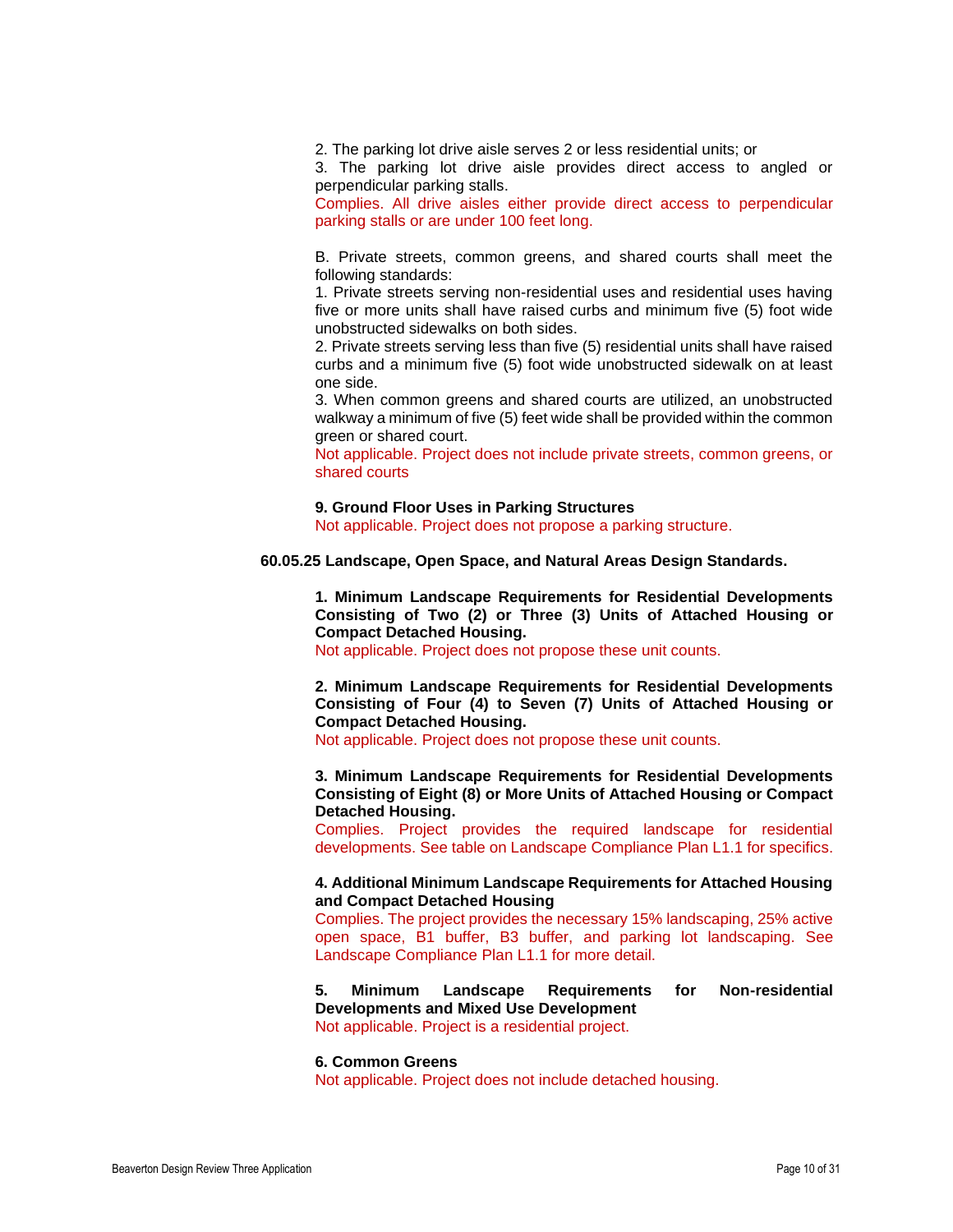## **7. Shared Courts for Compact Detached Housing**

Not applicable. Project does not include detached housing.

## **8. Retaining Walls**

Retaining walls greater than six (6) feet in height or longer than fifty (50) lineal feet used in site landscaping or as an element of site design shall be architecturally treated with contrasting scoring, or texture, or pattern, or offset planes, or different applied materials, or any combination of the foregoing, and shall be incorporated into the overall landscape plan, or shall be screened by a landscape buffer. Materials used on retaining walls should be similar to materials used in other elements of the landscape plan or related buildings, or incorporate other landscape or decorative features exclusive of signs. If screening by a landscape buffer is utilized, a buffer width of at least five (5) feet is required, landscaped to the B3-High Screen Buffer standards.

Complies. Project includes one retaining wall at NE of site that slopes from 0' tall to 5' tall and back down to 0' in a length of 90'. A wall along the south side of the lot will average approximately 2' in height for a length of 266'. Wall to have architectural treated board-form pattern.

#### **9. Fences and Walls**

A. Fences and walls shall be constructed of any materials commonly used in the construction of fences and walls such as wood, stone, rock, or brick, or other durable materials.

Complies. Fences to be wood or coated metal picket style.

B. Chain link fences are acceptable as long as the fence is coated and includes slats made of vinyl, wood or other durable material. Slats may not be required when visibility into features such as open space, natural areas, parks and similar areas is needed to assure visual security, or into on-site areas in industrial zones that require visual surveillance.

Complies. Project does not utilize chain link fencing.

C. Masonry walls shall be a minimum of six inches thick. All other walls shall be a minimum of three inches thick.

Complies. The project includes one Keystone Masonry wall at the NE corner of the site. This wall is 12" thick. More details can be found on sheet C8.1 of the graphic set. Additional masonry walls are not proposed on site.

D. For manufacturing, assembly, fabricating, processing, packing, storage and wholesale and distribution activities which are the principle use of a building in Industrial districts, the preceding standards apply when visible from and within 200 feet of a public street.

Not applicable. Project comprises only of residential uses.

E. Fences and walls:

1. May not exceed three feet in height in a required front yard along streets, except required above ground stormwater facilities fencing which may be four feet in height in a required front yard, and eight feet in all other locations. Complies. Fences in front yards to be 36".

2. May be permitted up to six feet in a required front yard along designated Collector and Arterial streets.

Not applicable. Project does not provide taller fences in front yards .

3. For detached housing along streets and housing facing common greens and shared courts in Multiple Use zones, 3 feet high fences and walls are permitted in front of the building, and on corner lots abutting a street, along the side of the building. Higher fences and walls are permitted on corner lots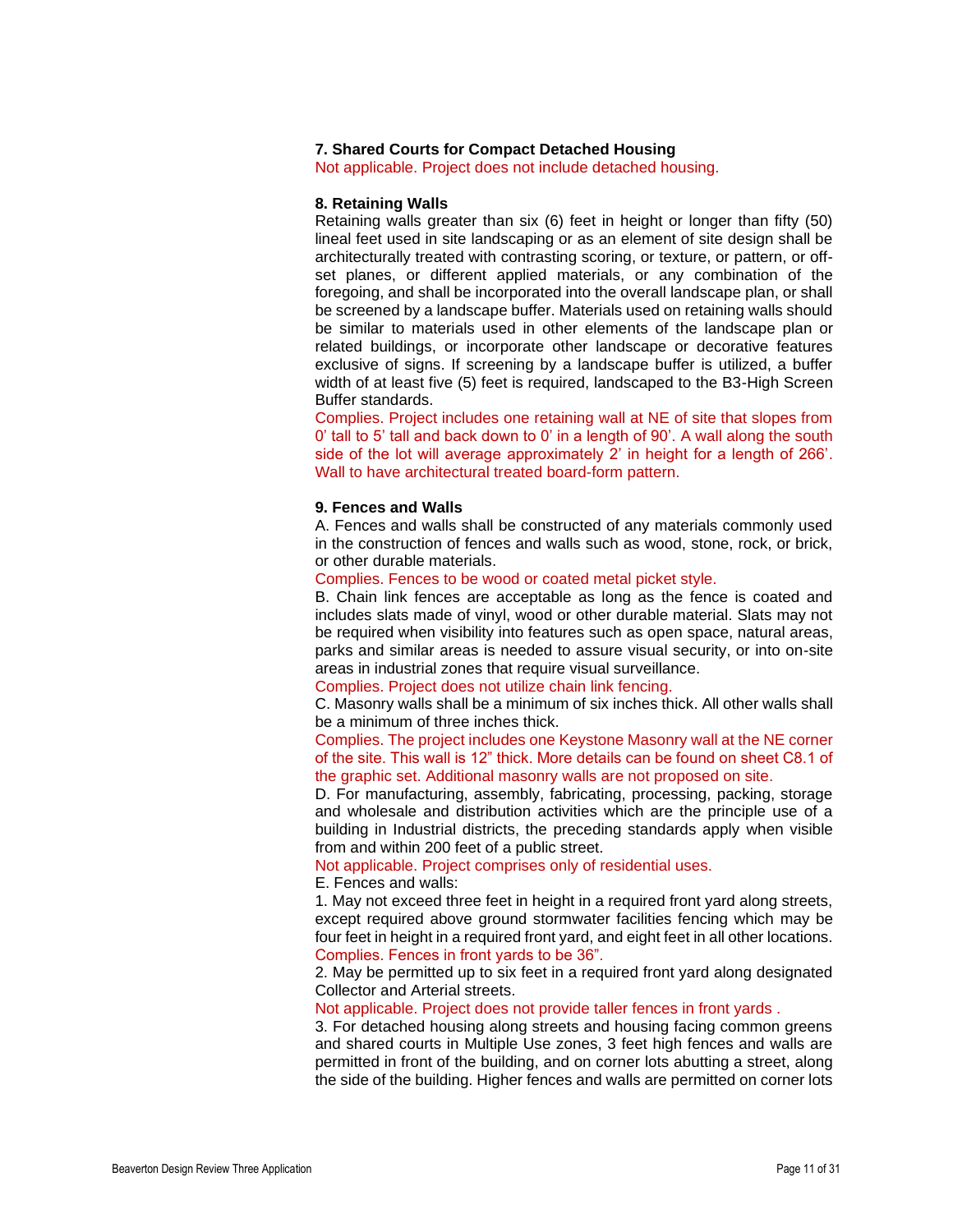along the side of the building beginning within 15 feet of the back end of the building nearest to the property line.

Not applicable. Project does not include detached housing.

## **10. Minimize Significant Changes to Existing On-site Contours at Residential Property Lines**

A. Where grading is proposed, the requirements listed in Section 60.15.10 shall apply.

Complies. Grading at adjacent residential property lines matches neighbor grading and meets requirements of Section 60.15.10.

B. Notwithstanding the requirements of subsection A. above, grading within 25 feet of a property line shall not change the existing slopes by more than ten percent within a tree root zone of an identified Significant Individual Tree, identified Historic Tree, or a tree within an identified Significant Grove or Significant Natural Resource Area located on an abutting property unless evidence provided by a certified arborist supports additional grading that will not harm the subject grove or tree.

Complies. Grading does not change by more than 10% within 25' of the property line at identified Historic Tree, or a tree within an identified Significant Grove or Significant Natural Resource Area.

#### **11. Integrate water quality, quantity, or both facilities.**

Non-vaulted surface stormwater detention and treatment facilities having a side slope greater than 2:1 shall not be located between a street and the front of an adjacent building.

Complies. No stormwater facilities are located between the street and an adjacent building. Street side stormwater planters are proposed on SW 5<sup>th</sup> withing the public ROW. On-site stormwater facilities include a mix of rain gardens and mechanical treatment with underground detention chambers.

## **12. Natural Areas**

Development on sites with City-adopted natural resource features such as streams, wetlands, significant trees and significant tree groves, shall preserve and maintain the resource without encroachment into any required resource buffer standard unless otherwise authorized by other City or CWS requirements.

Complies. Site does not include natural areas. Stormwater line serving adjacent creek easement is being maintained as required.

#### **13. Landscape Buffering and Screening**

Complies. The project provides the necessary B1 buffer (1 tree per 30 LF 2 shrubs or groundcover per 30 LF). B3 buffer (1 tree per 30 LF, evergreen hedge to grow 4-6FT in height within 2 years, remaining area to be filled with shrubs and ground cover). See landscape plan L2 for reference.

#### **14. Community Gardens**

Not applicable. Project does not propose a community garden.

## **60.05.30 Lighting Design Standards**

# **1. Adequate On-site Lighting & Minimal Glare on Adjoining Properties**

Complies. See attached Lighting Plans for compliance with the City's Technical Lighting Standard.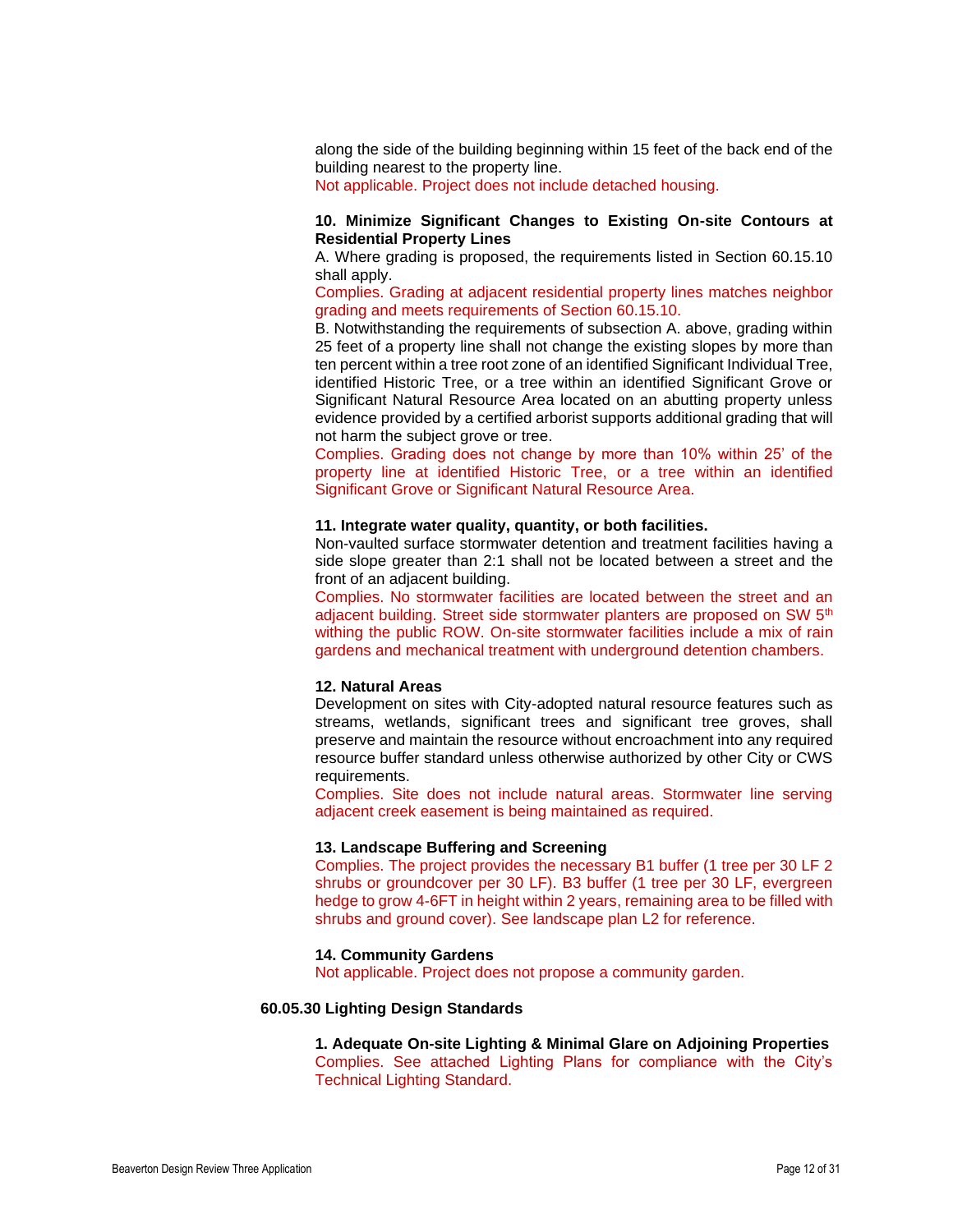#### **2. Pedestrian-scale On-site Lighting**

Complies. See attached Lighting Plans for compliance with the City's Technical Lighting Standard.

## **4. CHAPTER 60.05 GUIDELINE COMPLIANCE**

#### **60.05.35 Building Design and Orientation Guidelines**

#### **1. Building Articulation and Variety**

E. Building elevations visible from and within 200 feet of an adjacent street or major parking area should be articulated with architectural features such as windows, dormers, off-setting walls, alcoves, balconies or bays, or by other design features that reflect the building's structural system. Undifferentiated blank walls facing a street, common green, shared court, or major parking area should be avoided. (Standards 60.05.15.1.B, C, and D) Complies. This compliance is in lieu of complying with standard 60.05.15.1.D which requires a maximum size wall of 150 SF.

This project uses walls beyond 150 SF to accentuate entrances and provide articulation per design guidelines 60.05.35.1 & 3. At portions of the building near entrances and at the intersection of SW 5<sup>th</sup> & Western some walls are the full 60' height of the building and wider than 2'-6" in order to articulate that these are the more urban and anchoring portions of the building. This provides strong articulation of these zones contributing to compliance with design guidelines 60.05.35.1.E as well additional contributions to the spirit of guidelines 60.05.35.1 A, B, C and 60.05.35.3.A, B.

## **6. Building location and orientation in Commercial and Multiple Use zones**

C. On Class 1 Major Pedestrian Routes, building entrances should be oriented to streets, or have reasonably direct pedestrian connections to streets and pedestrian and transit facilities. (Standards 60.05.15.6.C and D) Complies. This compliance is in lieu of complying with Standard 60.05.15.6.C which cannot be complied with due to a 35' stormwater easement preventing the project from building within the required 20' of SW 5<sup>th</sup> St. Instead the design anchors the building to street from further away by utilizing vertical building articulation at the street intersection with SW Western Ave. to enhance pedestrian experience. This meets the intent of Design Guideline 60.05.35.6 and further enhances other goals of building articulation, variety, and pedestrian scale.

#### **5. CHAPTER 60.10 FLOODPLAIN REGULATIONS**

#### **60.10.05 PURPOSE**

Regulations governing development within floodplains are intended to recognize the need to protect the health, safety and welfare of the community, and maintain the functions and values of floodplains through control of development within the floodplain area so as to minimize public and private losses due to flooding. The preservation of natural features and topography as an aid in floodplain management is a primary purpose of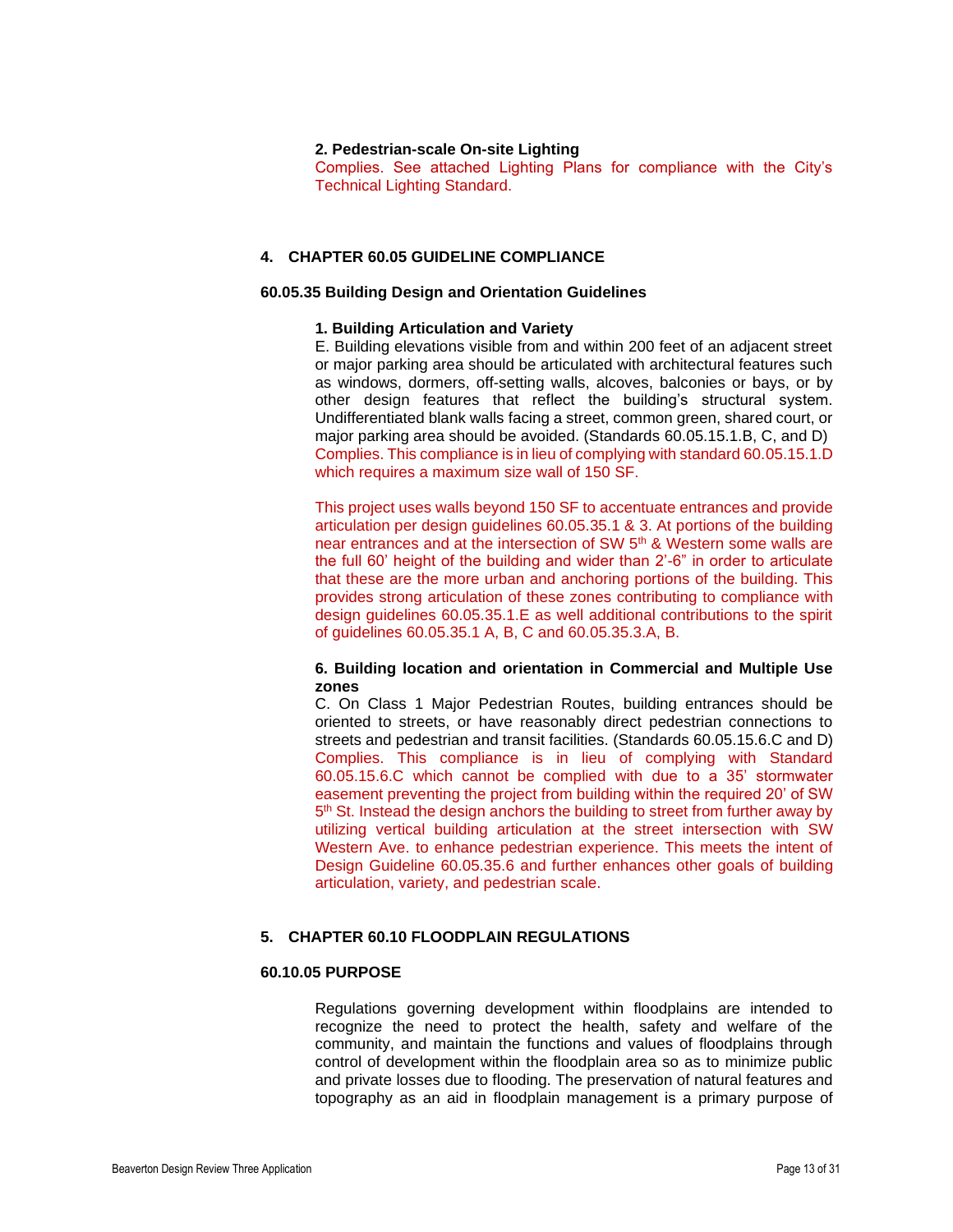these regulations. However, in the administration of these regulations the existing pattern of man-made improvements must in some areas be recognized as a constraint on achieving this purpose. The provisions of this Section are designed to: [ORD 4155; May 2001]

1. Protect human life, health, and property; [ORD 4155; May 2001]

2. Minimize expenditure of public money, costly repairs of flood damage, and costly flood control projects; [ORD 4155; May 2001]

3. Minimize the need for rescue and relief efforts associated with flooding and generally undertaken at the expense of the general public;

4. Minimize prolonged business interruptions;

5. Minimize damage to public facilities and utilities such as water and gas mains, electric, telephone and sewer lines, streets and bridges located in areas of special flood hazard;

6. Help maintain a stable tax base by providing for the sound use and development of areas of special flood hazard so as to minimize future flood blight areas:

7. Make information is available upon request to potential buyers that property is in an area of special flood hazard; [ORD 4155; May 2001]

8. Ensure that those who occupy the areas of special flood hazard assume responsibility for their actions. [ORD 3563; May 1987]

9. Maintain the functions and values of floodplains, such as allowing for the storage and conveyance of stream flows through existing and natural flood conveyance systems. [ORD 4155; May 2001]

Complies. Project maintains floodplain and fringe on property per above. Project will maintain floodplain volumes through a floodplain balance on a per foot basis. See attached floodplain memo.

## **60.10.10 FLOODPLAIN DESIGNATION**

1. Consistent with Clean Water Services Design and Construction Standards, the floodplain is the flood management area and shall include those areas identified by the Federal Insurance Administration in a scientific and engineering report entitled "The Flood Insurance Study for Washington County, Oregon and Incorporated Areas," with amendments, dated October 19, 2018, with accompanying Flood Insurance Rate Maps (FIRM), is hereby adopted by reference and declared to be a part of this ordinance. The City of Beaverton shall notify the U.S. Department of Homeland Security's Federal Emergency Management Agency as soon as possible, but no later than six months after the date such information becomes available, of any changes to the base flood elevation, by submitting technical or scientific data. Such a submission is necessary so that upon confirmation of those physical changes affecting flooding conditions, risk premium rates and flood plain management requirements will be based upon current data. The Flood Insurance Study and revisions are on file with the City Engineer and the City Recorder. [ORD 3563; May 1987] [ORD 4130; December 2000]. When base flood elevation data has not been provided in accordance with this section, the City Engineer shall obtain, review, and reasonably utilize any base flood elevation and floodway data available from a federal, state, or other source in order to administer City of Beaverton Code Section 9.05.060, subsections A and D, relating to site development. For all development applications, the best available information as determined by the City Engineer shall be used in the determination of the floodplain limits.

Complies. See flood plain information on site plan.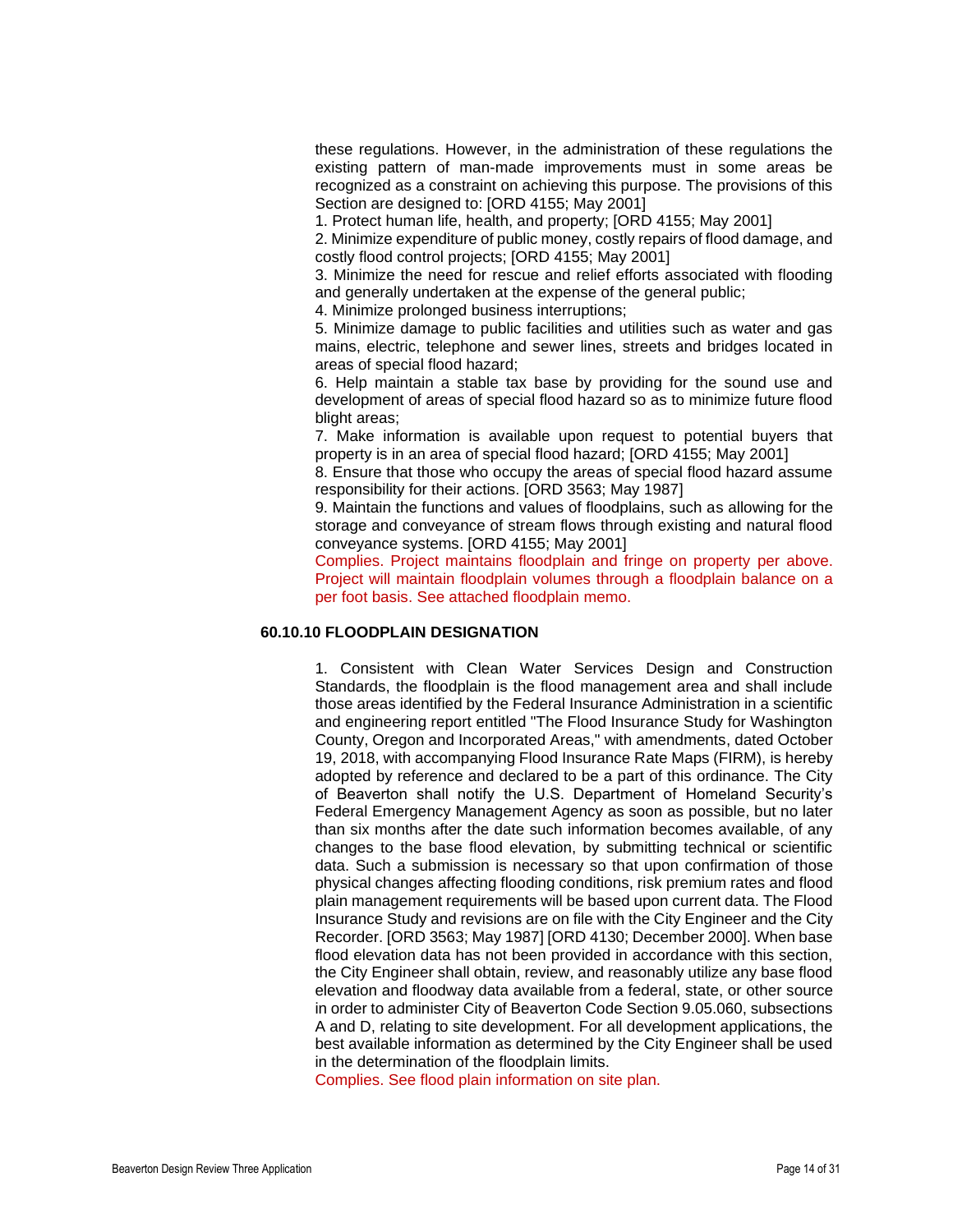2. When interpretation is requested by a property owner, or designee concerning the exact location of the boundaries of the areas of special flood hazards (for example, where there appears to be a conflict between a mapped boundary and actual field conditions), or if a development application is received for a site where a floodplain is unclear or lacks an established elevation, the City Engineer shall require the concerned person or applicant to provide a detailed hydraulic data report prepared in accordance with standard engineering practice by a registered engineer with background in the area of hydrology and hydraulics. This report shall include, but is not limited to, water profiles and discharge rates for the channel and the hydrology for the tributary areas. The report must document the base flood elevation and specific limits of inundation within a floodplain designated on a FIRM map in Zone A or in Zone AO or along a stream corridor beyond the FIRM studied limits. After review of the available data and the report, the base flood elevation shall be established by the City Engineer. [ORD 4744; October 2018]

All applicable floodplain regulations for preservation flood conveyance and flood storage of sites and building elevation requirements shall be determined from the base flood elevation as established by the City Engineer. A person dissatisfied with the City Engineer's decision may appeal that decision in the same manner as provided in Beaverton Code Section 9.05.091. [ORD 3563; May 1987] [ORD 4155; May 2001] [ORD 4392; July 2006]

Not applicable. No interpretation requested

3. The degree of flood protection required by this ordinance is considered reasonable for regulatory purposes and is based on scientific and engineering considerations. Large floods can and will occur on rare occasions. Flood heights may be increased by man-made or natural causes. This ordinance does not imply that land outside the areas of special flood hazards or uses permitted within such areas will be free from flooding or flood damages. This ordinance shall not create liability on the part of the City, any officer or employee thereof, or the Federal Insurance Administration, for any flood damages that result from reliance on this ordinance or any administrative decision lawfully made hereunder. [ORD 3563; May 1987] [ORD 4744; October 2018] Noted by applicant.

4. Uncontained areas of hazardous materials, as defined by the Department of Environmental Quality, are prohibited in the floodplain. Any storage or placement of materials in the floodplain that would obstruct the flow of water or reduce the available flood holding capacity of a site is prohibited. [ORD 3441; May 1985] [ORD 4093; April 2000] [ORD 4155; May 2001] Complies. Project does not plan to store uncontained hazardous materials in floodplain.

#### **60.10.15 DEVELOPMENT IN FLOODWAY**

1. Development in the floodway is prohibited, with the following exceptions, pursuant to the site development ordinance, which requires hydrological and hydraulic analyses demonstrating the proposed encroachment would not increase flood levels during the base flood discharge; [ORD 4744; October 2018]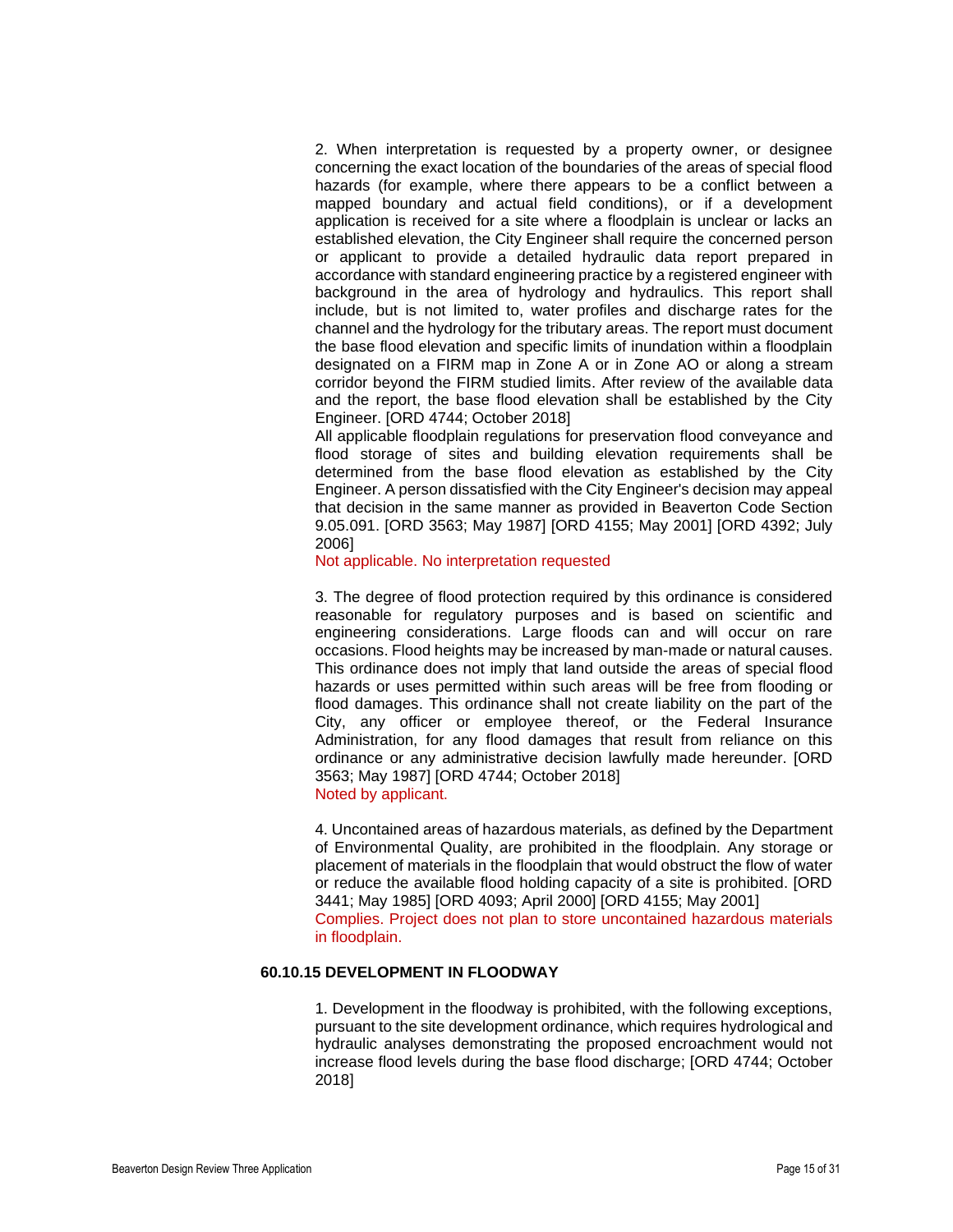Complies. Project does not propose any prohibited development in floodway. Project will maintain floodplain volumes through a floodplain balance on a per foot basis. See attached floodplain memo.

#### **60.10.20 COMMERCIAL AND INDUSTRIAL USES IN THE FLOODWAY FRINGE**

Not applicable. Project does not propose any Commercial or Industrial uses.

## **60.10.25 RESIDENTIAL USES IN THE FLOODWAY FRINGE**

Not applicable. Project does not propose any Residential uses in the floodway fringe.

## **60.10.25 DEVELOPMENT OF CRITICAL FACILITIES IN THE FLOODWAY FRINGE**

Not applicable. Project does not propose any Critical Facilities in the floodway fringe.

# **6. CHAPTER 60.30 OFF-STREET PARKING**

## **60.30.05 OFF-STREET PARKING REQUIREMENTS**

Parking spaces shall be provided and satisfactorily maintained by the owner of the property for each building or use which is erected, enlarged, altered, or maintained in accordance with the requirements of Sections 60.30.05. to 60.30.20.

#### **1. Availability**

Required parking spaces shall be available for parking operable passenger automobiles and bicycles of residents, customers, patrons and employees and shall not be used for storage of vehicles or materials or for parking of trucks used in conducting the business or use.

Complies. Project to make provided parking available as required.

#### **2. Vehicle Parking**

Vehicle parking shall be required for all development proposed for approval after November 6, 1996 unless otherwise exempted by this ordinance. The number of required vehicle parking spaces shall be provided according to Section 60.30.10.5.

Complies. Project proposes required parking.

## **3. Bicycle Parking**

Bicycle parking shall be required for all multi-family residential developments of four units or more, all retail, office and institution developments, and at all transit stations and park and ride lots which are proposed for approval after November 6, 1996. The number of required bicycle parking spaces shall be provided according to Section 60.30.10.5. All bike parking facilities shall meet the specifications, design and locational criteria as delineated in this section and the Engineering Design Manual.

Complies. Project proposes required parking.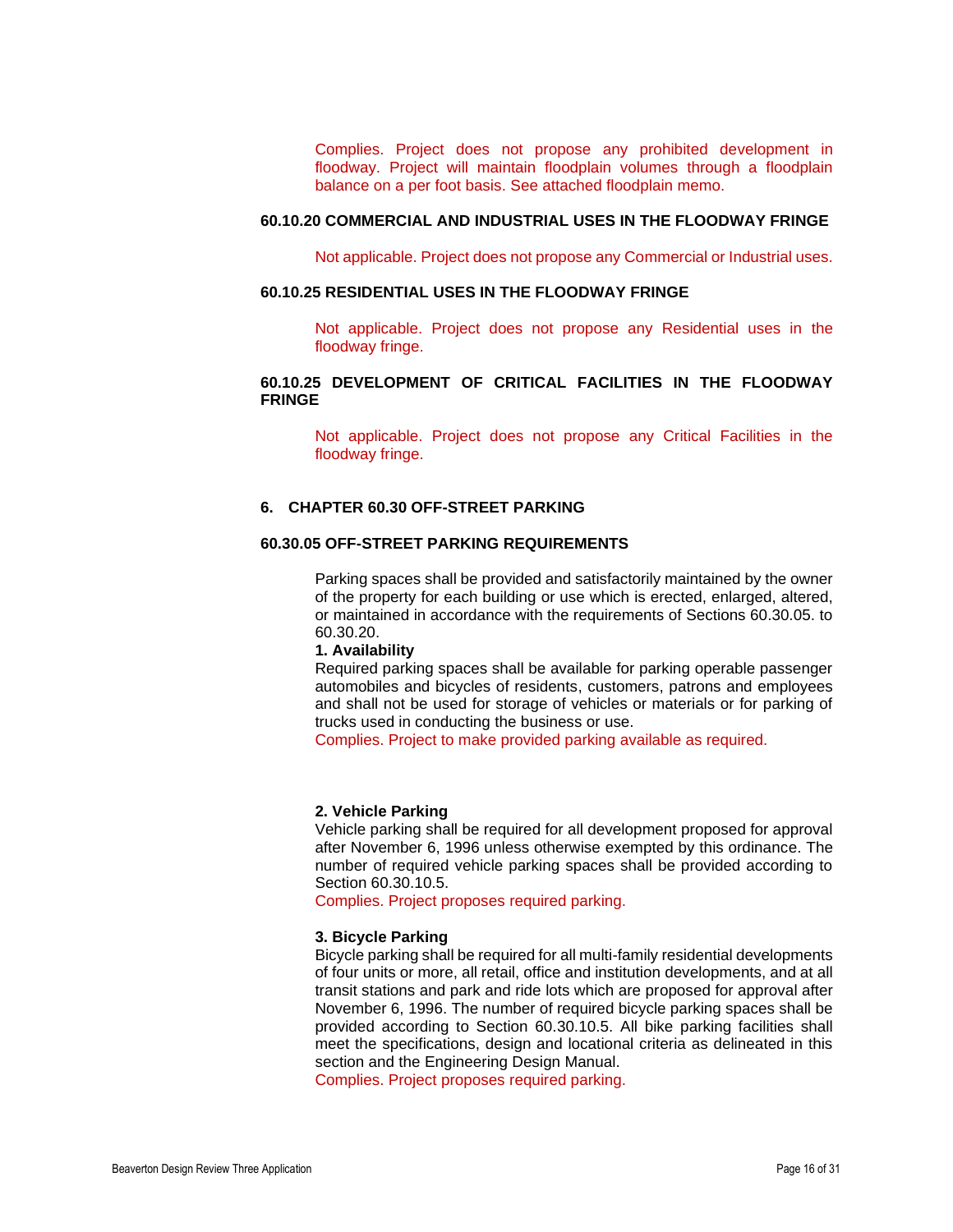#### **60.30.10 NUMBER OF REQUIRED PARKING SPACES**

#### **1. Parking Calculations**

Parking ratios are based on spaces per 1,000 square feet of gross floor area, unless otherwise noted.

Complies. For residential uses per unit values will be used as noted in table 60.30.10.5.A

#### **2. Parking Categories**

A. Vehicle Categories

1. Minimum number of spaces required for project is as follows:

One Bedroom Units – 192 times 1.25 = 240

Two Bedroom Units  $-78$  times  $1.50 = 117$ 

Total required parking – 357 spaces

Complies. Project provides 360 spaces in a mix of carports, garages, and surface parking. Three of the provided spaces are within the floodway and are not counted in the total required stalls on the site. With the reduction of those three stalls, the site is still in compliance with the required parking count with a total of 357 spaces provided

2. Parking Zone A

Not applicable. Parcel is within 1/4 mile of bus stop with longer than 20 minute peak-hour service

3. Parking Zone B maximum parking allowed for project is as follows:

One Bedroom Units – 192 times 1.80 = 347 Two Bedroom Units  $-78$  times  $2.00 = 156$ Total Maximum parking – 503 spaces

Complies. Project provides less than 503 spaces.

#### 4. Dual Parking Zones

Not applicable. Parcel is not in both parking zones.

5. Regional Center Parking Districts 1 and 2 Not applicable. Parcel is not within the Regional Center District.

B. Bicycle Categories

1. Short-term parking required for project is as follows:

Dwelling Units  $-270$  divided by  $20 = 14$  required spaces Complies. Project is proposing 16 short term spaces as shown on C2.1 within 50 feet of primary entrance.

2. Long-term parking required for project is as follows:

Dwelling Units – 270 times 1 = 270 required spaces

Complies. Project to provide 270 spaces in locked bicycle storage rooms within the building and in residential units as required by section 340 of the engineering design manual.

## **3. Ratios**

In calculating the required number of vehicle and bicycle parking spaces, fractions equal to or more than 0.5 shall be rounded up to the nearest whole number. For the required number of vehicle and bicycle parking spaces, fractions less than 0.5 shall be rounded down to the nearest whole number. Complies. Project uses ratios as noted in above calculations.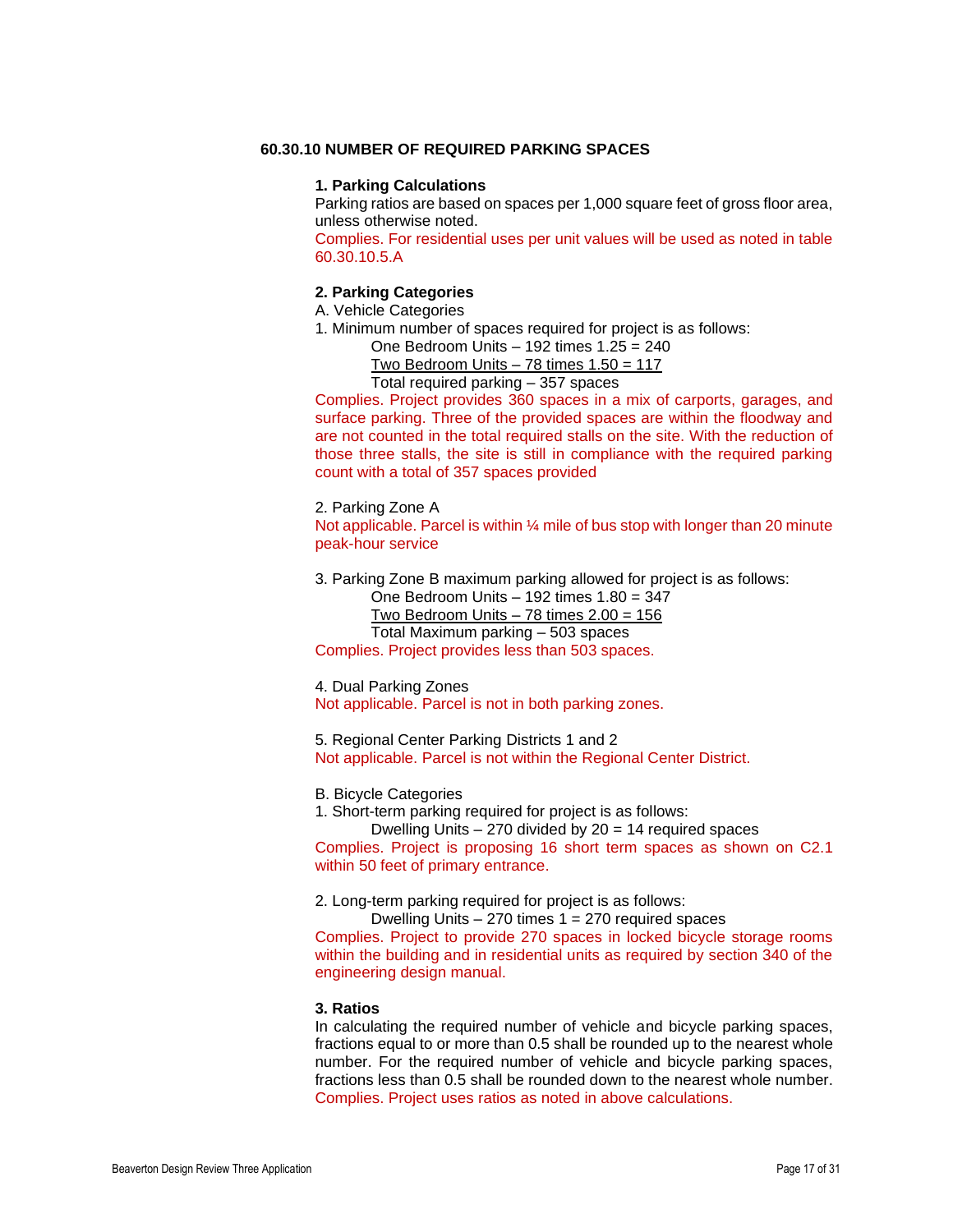#### **4. Uses Not Listed**

Not applicable. Uses are listed.

## **5. Parking Tables**

Complies. Tabular values used in calculations of 60.30.10.2 above.

#### **6. Regional Center Parking Tables**

Not applicable. Project not in Regional Center Districts.

#### **7. Exceeding Parking Ratios**

Not applicable. Project does not exceed maximum parking ratios.

#### **8. Residential Parking Dimensions**

For all residential uses, any required parking space shall not be less than 8 1/2 feet wide and 18 1/2 feet long. (See also Section 60.30.15. (Off-Street Parking Lot Design) for other standards.)

Complies. All parking spaces meet this dimensional requirement. Some stalls on the proposed site plan utilize overhang at the front of the parking stalls using curbs or wheel stops.

#### **9. Parking Space Calculation**

Not applicable. Project does not include multiple uses or establishments.

#### **10. Location of Vehicle Parking**

A. All required off-street parking spaces shall be provided on the same property as the use requiring the spaces, with the following exceptions. Complies. Project provides all parking spaces on the same property as its use.

B. Except for single-family and duplex dwellings, groups of more than two parking spaces shall be so located and served by an access that their use will require no backing movements or other maneuvering within a street or right-of-way other than an alley.

Complies. Project provides drive aisles to not require any backing or maneuvering within the adjacent R.O.W.

C. In R10, R7, R5 and R4 zones parking and loading spaces may be located in side and rear yards and may be located in the front yard of each dwelling unit only if located in the driveway area leading to its garage Not applicable. Project is not in these zones.

D. Parking in the front yard is allowed for each dwelling unit in the driveway area leading to its garage. Also, one additional space shall be allowed in that area in front of the required side yard and closest to the driveway subject to the following conditions.

Not applicable. Project does not provide any parking in front yard.

#### **11. Reductions and Exceptions**

Not applicable. Project does not utilize any reductions or exceptions for parking standards.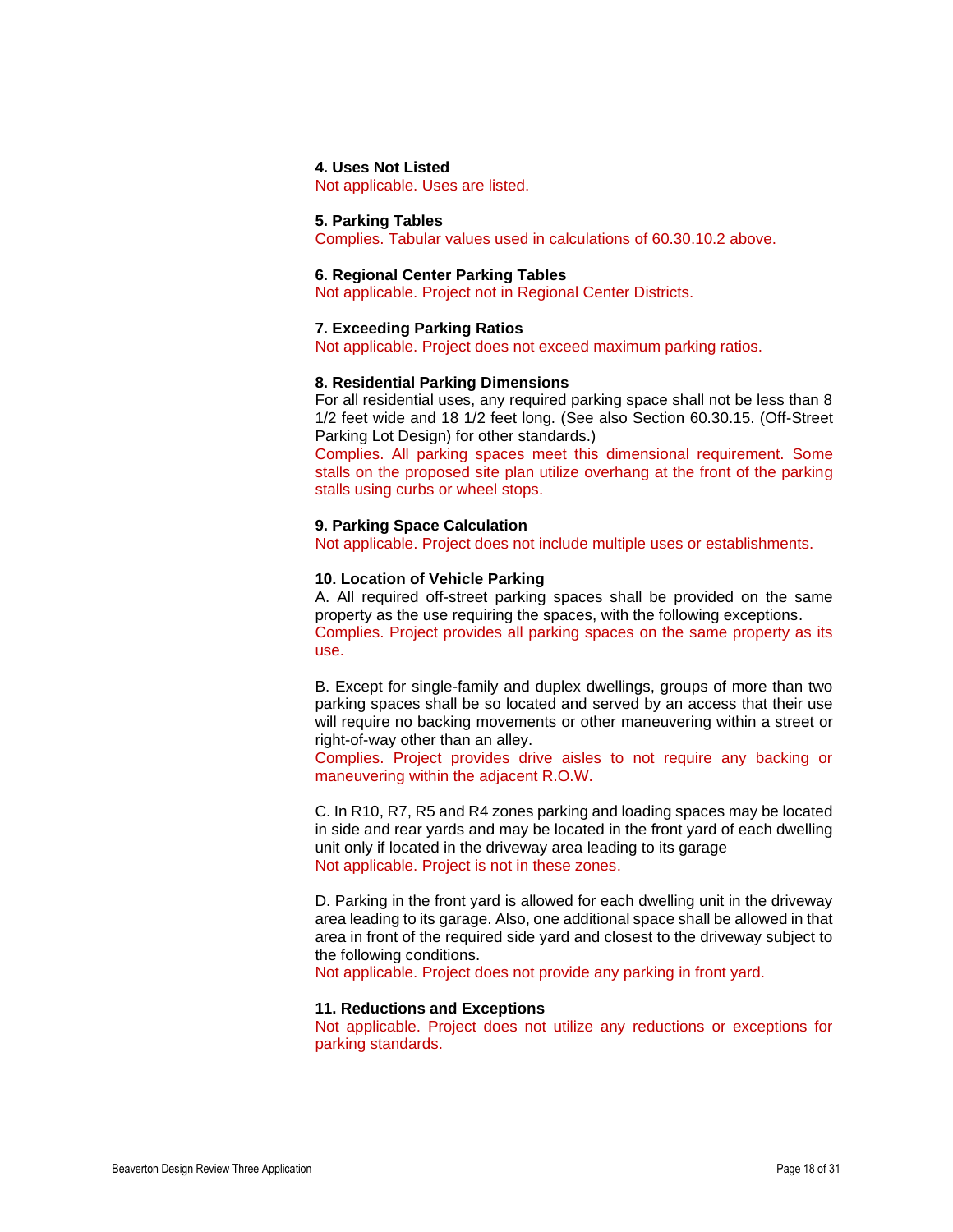#### **12. Compact Cars**

Not applicable. Project does not utilize any compact car spaces for meeting the minimum parking requirements.

#### **13. Carpool and Vanpool Parking Requirements.**

Not applicable. Project does not utilize any carpool or vanpool spaces for meeting the minimum parking requirements.

# **60.30.15 OFF-STREET PARKING LOT DESIGN**

All off-street parking lots shall be designed in accordance with City Standards for stalls and aisles as set forth in the following drawings and tables .

Complies. All parking has been designed per the tables and drawings provided in section 60.30.15. See Site Plan for design.

## **7. CHAPTER 60.55 TRANSPORTATION FACILITIES**

## **60.55.10 GENERAL PROVISIONS**

1. All public and private transportation facilities shall be designed and improved in accordance with the standards of this code and the Engineering Design Manual and Standard Drawings. In addition, when development abuts or impacts a transportation facility under the jurisdiction of one or more other governmental agencies, the City shall condition the development to obtain permits required by the other agencies. [ORD 4782; April 2020]

2. In order to protect the public from potentially adverse impacts of the proposal, to fulfill an identified need for public services related to the development, or both, development shall provide traffic capacity, traffic safety, and transportation improvements in rough proportion to the identified impacts of the development. [ORD 4103; May 2000]

3. For applications that meet the threshold criteria of section 60.55.15. (Traffic Management Plan) or of section 60.55.20. (Traffic Impact Analysis), these analyses or limited elements thereof may be required.

4. The decision-making authority may impose development conditions of approval per Section 10.65.1. of this code. Conditions of approval may be based on the Traffic Management Plan and Traffic Impact Analysis. Additional street, bicycle, and pedestrian connections may also be required per 60.55.25. (Street and Bicycle and Pedestrian Connection Requirements).

5. Dedication of right-of-way shall be determined by the decision-making authority.

6. Traffic calming may be approved or required by the decision-making authority in a design of the proposed and/or existing streets within the Area of Influence or any additional locations identified by the City Engineer. Traffic calming measures shall be designed to City standards.

7. Intersection performance shall be determined using the Highway Capacity Manual 2000 published by the Transportation Research Board. The City Engineer may approve a different intersection analysis method prior to use when the different method can be justified. Terms used in this subsection are defined in the Highway Capacity Manual 2000.

At a minimum, the impacts of development on a signalized intersection shall be mitigated to peak hour average control delay no greater than 65 seconds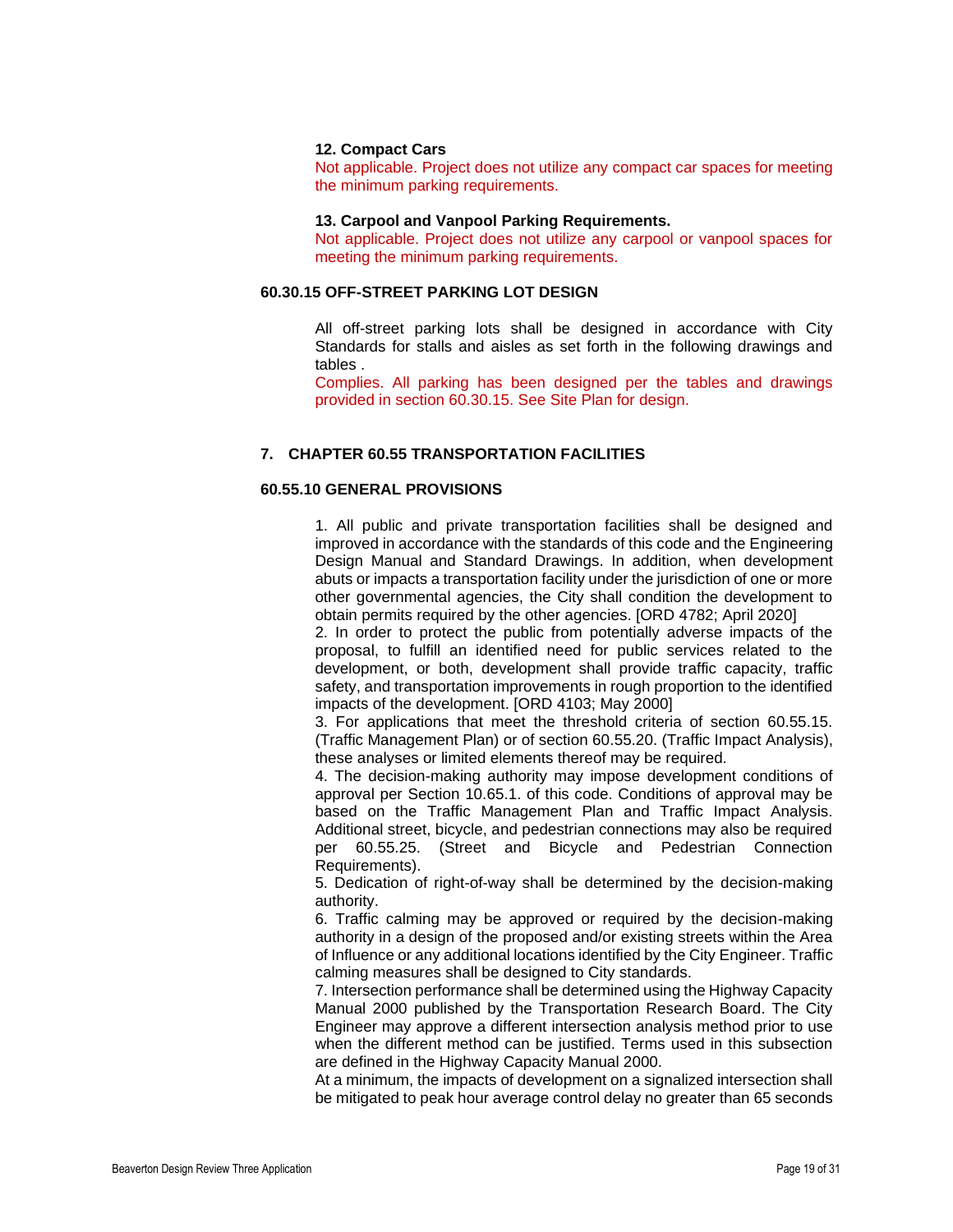per vehicle using a signal cycle length not to exceed 120 seconds. The volume-to-capacity ratio for each lane group for each movement shall be identified and considered in the determination of intersection performance. The peak hour volume-to-capacity (V/C) ratio for each lane group shall be no greater than 0.98. Signal progression shall also be considered. If the intersection is under County or ODOT jurisdiction, the V/C ratio for each land group shall not exceed the V/C ratio imposed by that jurisdiction.

At a minimum, the impacts of development on a two-way or an all-way stopcontrolled intersection shall be mitigated to a peak hour average control delay of no greater than 45 seconds per vehicle.

If the existing control delay or volume-to-capacity ratio of an intersection is greater than the standards of this subsection, the impacts of development shall be mitigated to maintain or reduce the respective control delay or volume-to-capacity ratio.

Complies. The project will construct both private and public facilities in compliance with the EDM. Western Ave will include ROW Dedications and frontage improvements completed as part of the City of Beaverton CUP project. The proposed project will construct a 10' sidewalk with tree wells and street lighting along the project frontage. No other proposed improvements are recommended through the traffic study. See attached Traffic Trip & Queue Memos for compliance.

#### **60.55.20 TRAFFIC IMPACT ANALYSIS**

For each development proposal that exceeds the Analysis Threshold of 60.55.20.2, the application for land use or design review approval shall include a Traffic Impact Analysis as required by this code. The Traffic Impact Analysis shall be based on the type and intensity of the proposed land use change or development and its estimated level of impact to the existing and future local and regional transportation systems.

Not Applicable. See attached Traffic Trip Memo for compliance.

## **60.55.25 STREET AND BICYCLE AND PEDESTRIAN CONNECTION REQUIREMENTS**

All streets shall provide for safe and efficient circulation and access for motor vehicles, bicycles, pedestrians, and transit. Bicycle and pedestrian connections shall provide for safe and efficient circulation and access for bicycles and pedestrians.

Complies. See Site Plan for specific points of connection. The driveway located on Western Avenue is located across from the access to the Kaiser Medical facility. This access location promotes safer vehicle movements to avoid conflicting turning movements. Sidewalk connections are proposed at multiple locations across the project frontages in order to provide safe circulation and access to and from the site. Vision Clearance Triangles are shown on the site plan and preliminary sight distance exhibits have been provided for the 2 site access points.

## **60.55.30 MINIMUM STREET WIDTHS**

1. Any project-specific modifications of the standards contained in the Engineering Design Manual regarding the widths of features relating to the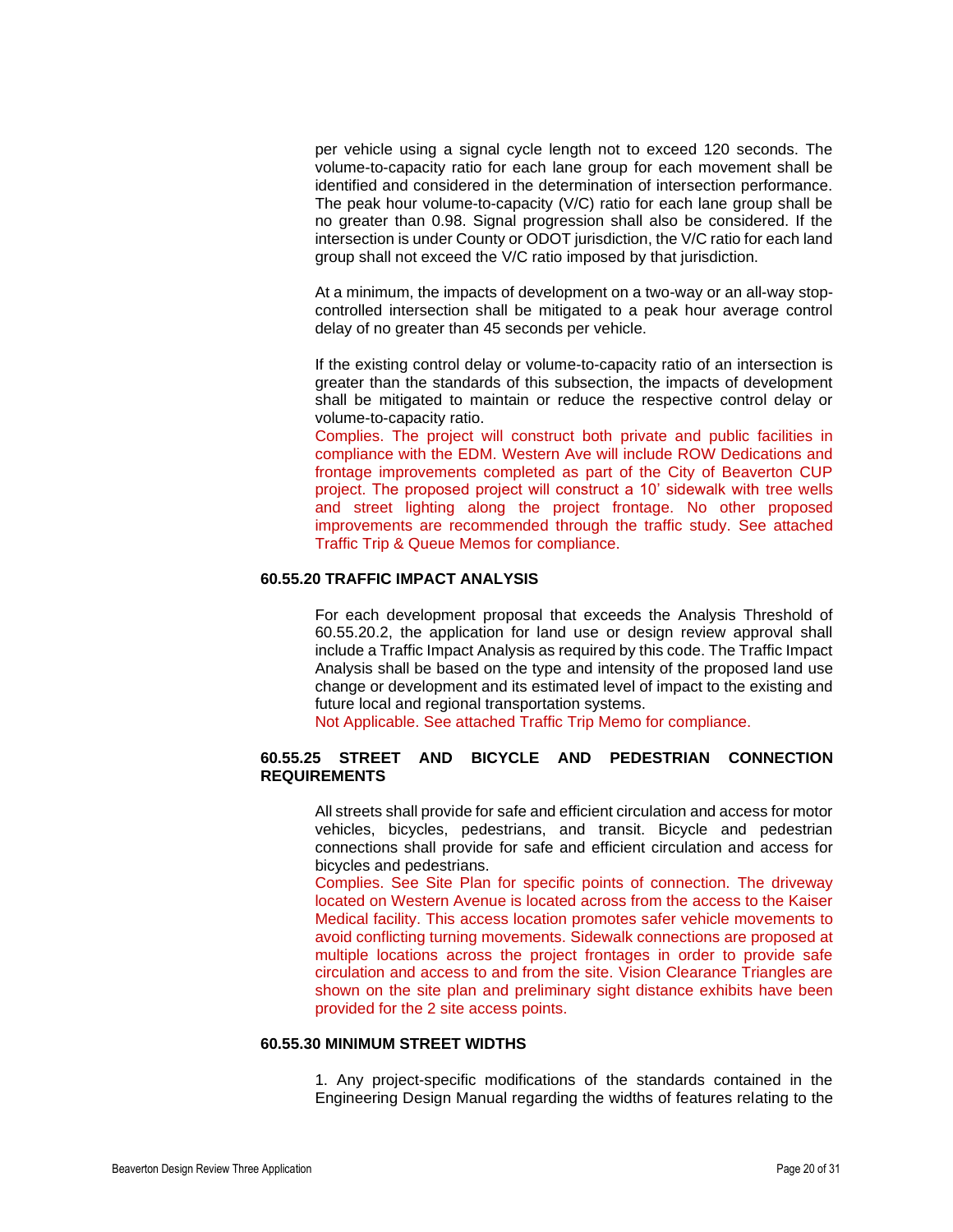movement of vehicles, including but not limited to rights of way, travel lanes, parking lanes, bike lanes, driveway aprons, curb radii, or other such features shall be processed in accordance with the provisions contained in the Section 145 Design Modifications of the Engineering Design Manual. Complies. No standards modifications required.

2. Any project-specific modifications of the standards of the Engineering Design Manual relating to the location and dimensions of required street landscaping and pedestrian features including, but not limited to, sidewalks, planter strips, street trees, street tree wells, street tree easements, or street furniture are subject to the procedures contained in CHAPTER 40 (Applications). The required application will depend on the scope of the proposed project and the type of application filed with the City. Complies. No standards modifications required.

3. Street trees shall be planted at a maximum linear spacing of 30 feet along street frontages or in accordance with an approved street tree plan approved by the City Arborist. Proposed tree wells shall be designed to meet standards in the City Engineering Design Manual. Complies. See Landscape Planting Plan.

## **60.55.35 ACCESS STANDARDS**

1. The development plan shall include street plans that demonstrate how safe access to and from the proposed development and the street system will be provided. The applicant shall also show how public and private access to, from, and within the proposed development will be preserved. Complies. The driveway located on Western Avenue is located across from

the access to the Kaiser Medical facility. This access location promotes safer vehicle movements to avoid conflicting turning movements. Vision Clearance Triangles are shown on the site plan and preliminary sight distance exhibits have been provided for the 2 site access points. See Site Plan for reference.

2. No more than 25 dwelling units may have access onto a closed-end street system unless the decision-making authority finds that identified physical constraints preclude compliance with the standard and the proposed development is still found to be in compliance with the Facilities Review criteria of Section 40.03.

Complies. Primary entrance is on SW Western Ave.

#### 3. Intersection Standards

Complies. See Traffic Memos for traffic and queuing volumes. See Site Plan for driveway locations. The driveway located on Western Avenue is located across from the access to the Kaiser Medical facility. This access location promotes safer vehicle movements to avoid conflicting turning movements.

#### **60.55.40 TRANSIT FACILITIES**

Transit routes and transit facilities shall be designed to support transit use through provision of transit improvements. These improvements shall include passenger landing pads, accessways to the transit stop location, or some combination thereof, as required by TriMet and the City, and may also include shelters or a pad for a shelter. In addition, when required by TriMet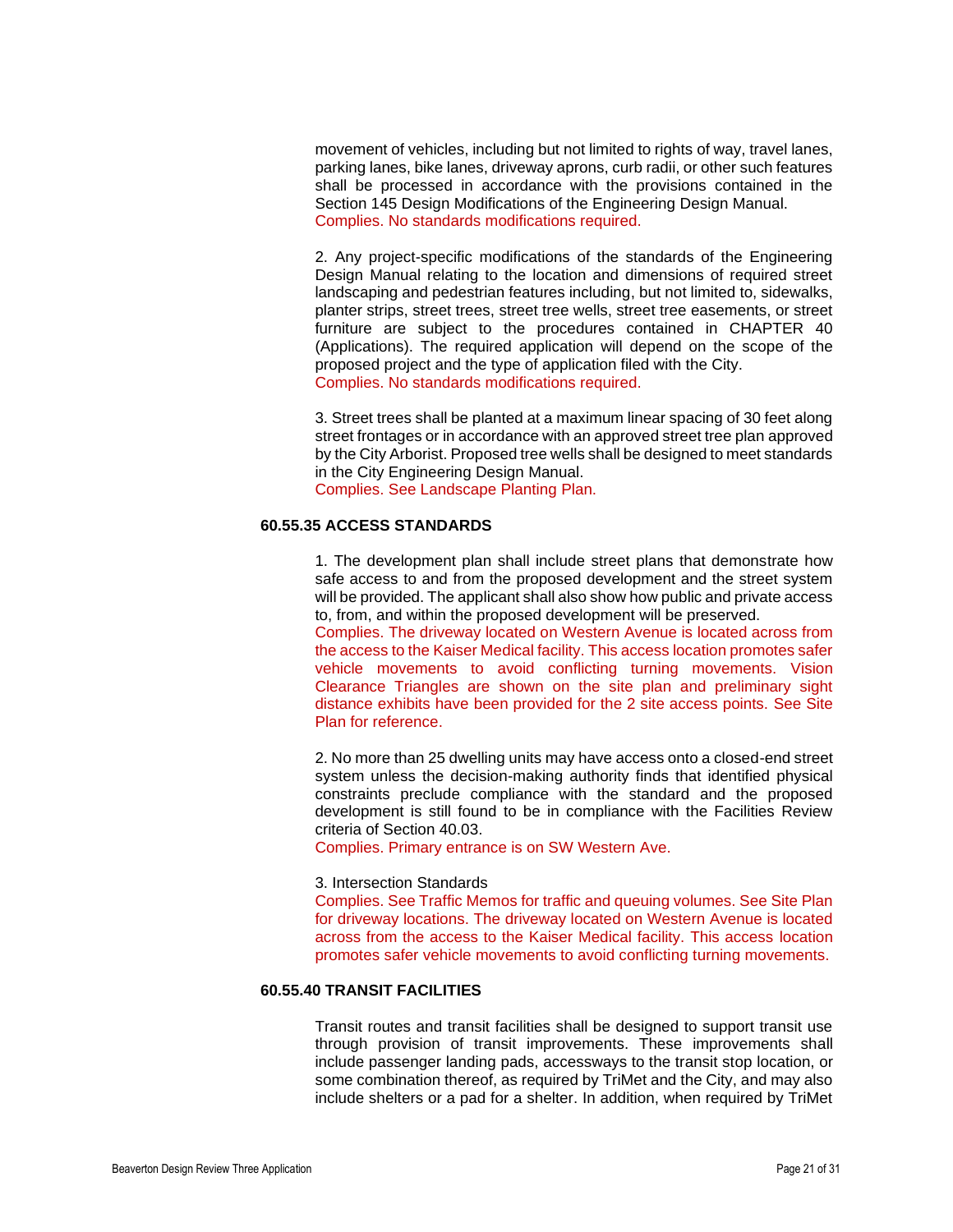and the City, major industrial, institution, retail, and office developments shall provide either a transit stop on site or a pedestrian connection to a transit stop adjacent to the site.

Not applicable. Project does not include transit facilities.

## **8. CHAPTER 60.60 TREES AND VEGETATION**

#### **60.60.05 PURPOSE**

Healthy trees and urban forests provide a variety of natural resource and community benefits for the City of Beaverton. Primary among those benefits is the aesthetic contribution to the increasingly urban landscape. Tree resource protection focuses on the aesthetic benefits of the resource. In conjunction with processes set forth in Section 40.90. of this Code, this section is intended to help manage changes to the City's urban forest by establishing regulations and standards for the protection, pruning, removal, replacement, and mitigation for removal of Protected Trees (Significant Individual Trees, Historic Trees, Mitigation Trees and trees within a Significant Natural Resource Area (SNRA) or Significant Grove), Landscape Trees, and Community Trees.

Complies. There are no Significant Individual Trees nor Historic Trees on site. The existing trees on site shall be removed, see civil plans for reference. Landscape shall be providing a robust diversity of new trees that meet and exceed the city's tree planting requirements. See landscape plans for reference.

## **9. CHAPTER 60.65 UTILITY UNDERGROUNDING**

## **60.65.05 PURPOSE**

The purposes and objectives of locating existing and proposed private utilities underground are to:

1. Implement the policies, goals, and standards of the City Council and the adopted Comprehensive Plan of the City of Beaverton.

2. Improve aesthetics of the community by reducing the number of utility poles and above ground wires.

3. Provide consistency in management of the City's rights-of-way.

4. Protect essential public services from natural and manmade accidental disruptions.

5. Improve public safety by reducing the possibility for injury from downed lines.

6. Allow fewer fixed obstructions in the public right-of-way.

Complies. Project is supporting Beaverton's undergrounding of utilities along SW Western Ave. See Site Plan & Utility Plan for compliance.

## **10. TECHNICAL CRITERIA FROM SECTION 40.03**

Consistent with Section 10.95.3. (Facilities Review Committee) of this Code, the Facilities Review Committee shall review the following Type 2 and Type 3 land use applications: all Conditional Use, Design Review Two, Design Review Three, Downtown Design Review Two, Downtown Design Review Three, Public Transportation Facility Reviews, Street Vacations, and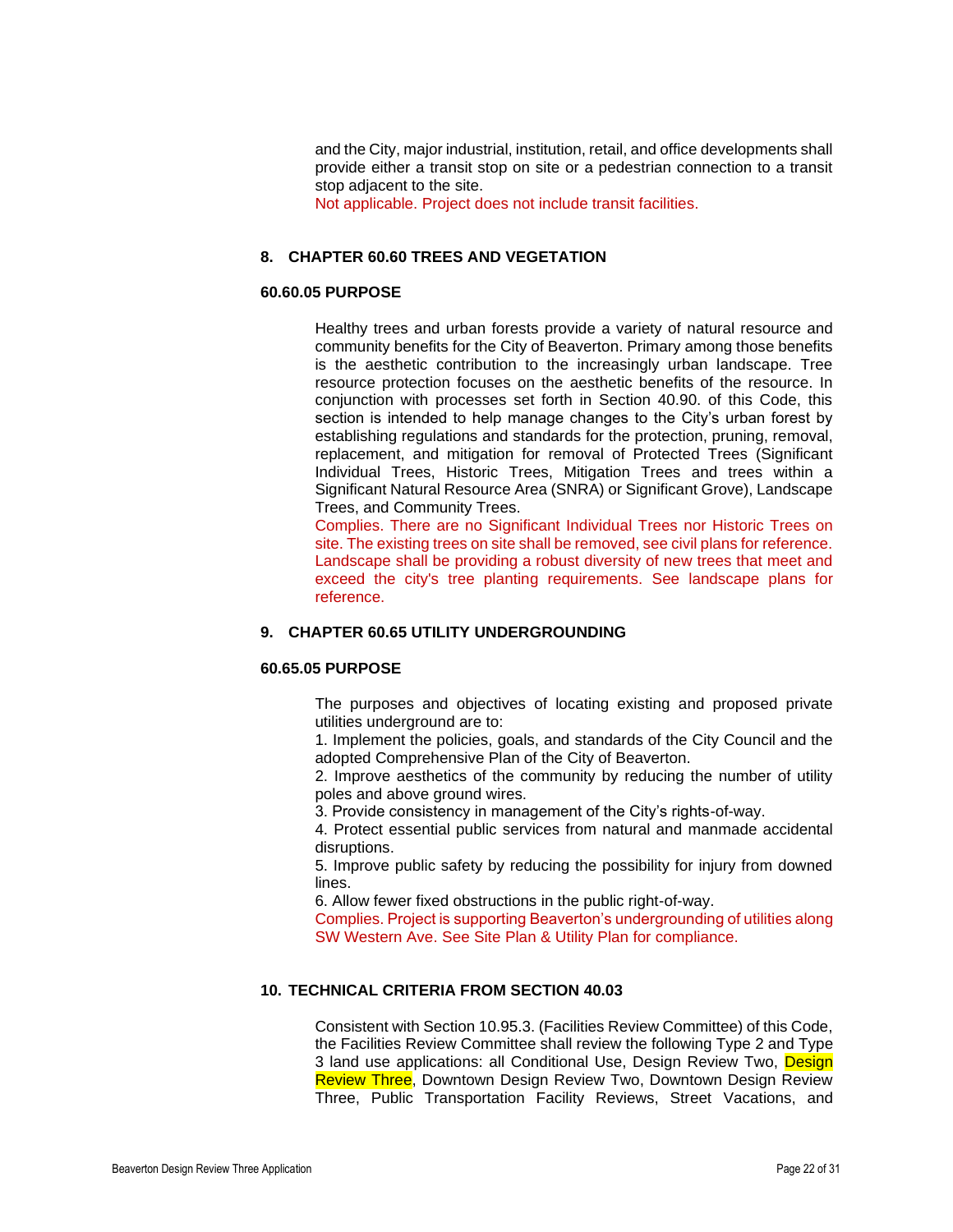applicable Land Divisions. Applicable land division applications are Replats, Partitions, Subdivisions, Fee Ownership Partitions, and Fee Ownership Subdivisions. In making a recommendation on an application to the decision making authority, the Facilities Review Committee shall base its recommendation on a determination of whether the application satisfies all the following technical criteria. The applicant for development must establish that the application complies with all relevant standards in conformance with Section 50.25.1.B., and all the following criteria have been met, as applicable:

## **1. All Conditional Use, Design Review Two, Design Review Three, Downtown Design Review Two, Downtown Design Review Three and applicable Land Division applications:**

A. All critical facilities and services related to the proposed development have, or can be improved to have, adequate capacity to serve the proposed development at the time of its completion.

Complies. The city development code identifies critical facilities as public water, sewer, stormwater, transportation, and fire service. This project provides these critical facilities through the following available utilities or transportation systems:

**Water:** Water is available to the site through a new 16" watermain installed by the City of Beaverton as a part of the Western Ave CIP project. There is an existing water service on the east side of the site that will be connected to through a looped 12" (as determined through future modeling) public waterline on the northern side of the proposed development site. Services to the building and fire systems will be provided from this new Public watermain through the site.

**Sewer:** Public sewer is available to the west in Western Ave and to the South in  $5<sup>th</sup>$ . The city CIP project is installing a new 20" main in  $5<sup>th</sup>$  St that will provide adequate depth and capacity to serve our proposed development site. A new private lateral will be installed from the new building to this new mainline installed by the city.

**Stormwater:** An existing 48" public storm main exists on the site to connect from the open channel east of the proposed development to the public closed conveyance system in Western Avenue which extends west through adjacent private developments. The existing 48" line is under capacity and is located under the proposed building. The proposed development will install a new 60" storm main and connect to the existing 48" line on the east property line and a new 60" culvert installed with eh city CIP project to the west. The city engineering staff has prepared multiple concept designs for the downstream storm connection west of the culvert on Western Ave. These concept designs will continue to be developed as the project progresses through the MOU development agreement. Onsite stormwater quality will be handled through a combination of LIDA and mechanical treatment with detention occurring with underground stormwater chambers. A possible connection for the adjacent property to the north of the subject site may be required if underground storm lines are present. A private storm easement would be recorded as needed to install the line through the subject development.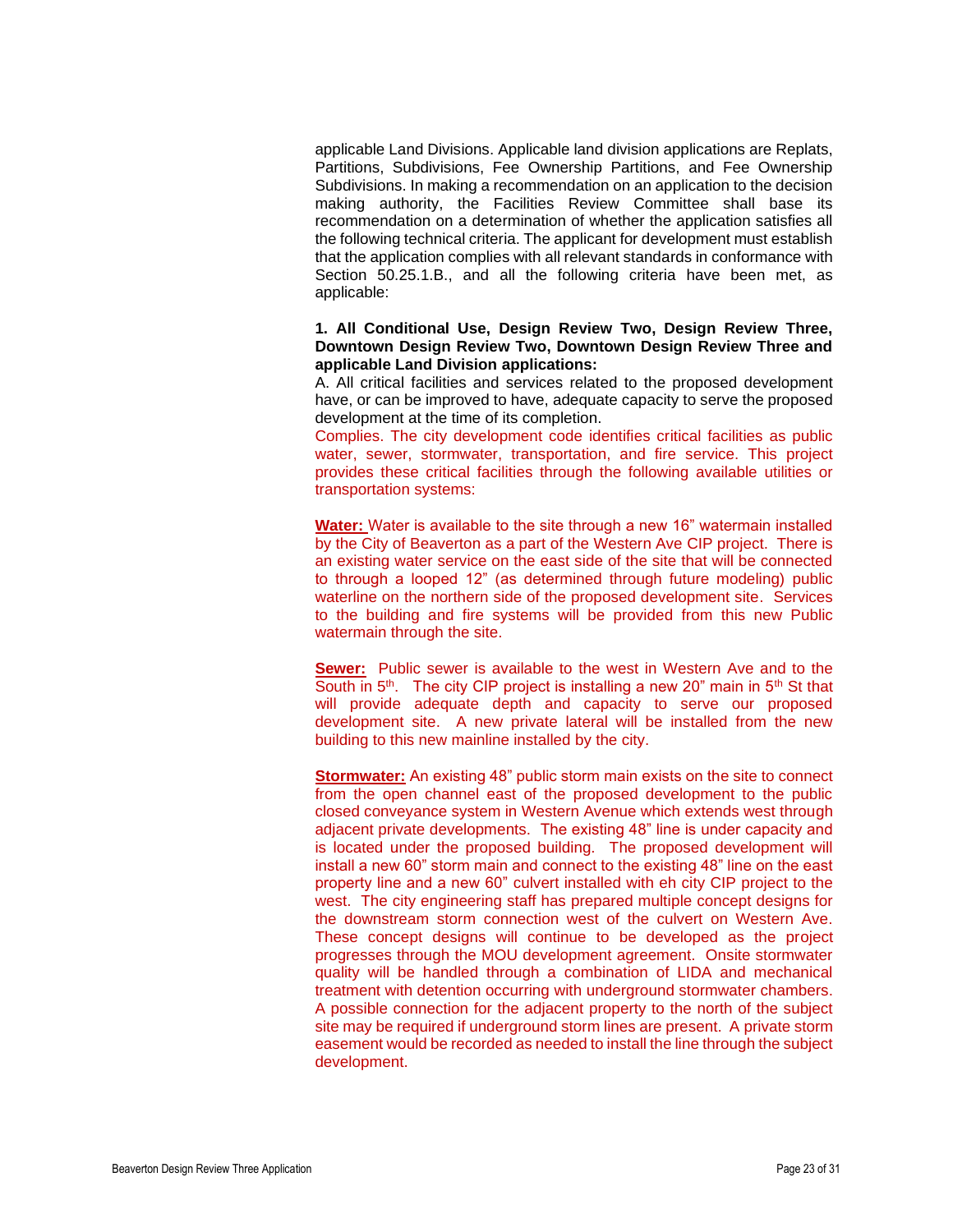**Transportation:** The site is located adjacent to Western Ave to the west and SW 5<sup>th</sup> Street to the south. Western is classified as an arterial per the city TSP with 5<sup>th</sup> being classified as a local street east of Western and a Collector west of Western. The proposed city CIP project will reconstruct a portion of Western Ave to provide 4 lanes and bike lanes along the project frontage as well as planter strips, sidewalks, and street lighting. The proposed development will include new sidewalks, street trees and lighting along 5th St. a new driveway approach will be constructed on Western to align with the existing Kaiser access on the west side of Western. This will provide a safer access location to avoid conflicting turn movements compared to the existing driveway access that currently serves the site. The access points on 5<sup>th</sup> will be reduced to a single access point in the SE corner of the development parcel. These improvements will provide safe access for vehicles, bikes and peds consistent with the city TSP.

**Fire:** The site is located within the TVF&R service district and service access will be taken from Western Ave and through the development site. Aerial access has been provided along Western Ave and fire access aisle have been provided onsite. The building will be served with an automatic sprinkler system connected from a new service from the new public water main through the site. There are multiple fire hydrants around the building including a new hydrant onsite and along Western Ave. A TVF&R service provider letter has been included with this application.

B. Essential facilities and services related to the proposed development are available, or can be made available, with adequate capacity to serve the development prior to its occupancy. In lieu of providing essential facilities and services, a specific plan may be approved if it adequately demonstrates that essential facilities, services, or both will be provided to serve the proposed development within five (5) years of occupancy.

Complies. The city development code defines essential facilities as services that include schools, transit, police, and pedestrian and bike facilities in the public right of way. The proposed development will provide these essential facilities in the following way.

**Schools:** The site is located within Beaverton School District Boundaries and will be served by Raleigh Hills Elementary School, Whitford Middle School and Beaverton High School. A service provider letter from BSD dated June 28, 2021 concluded that with new school capacity that is scheduled to come online in the coming years ahead, the district will have adequate capacity to serve the project. Until those projects come available, the district will continue to monitor enrollment and capacity at all schools and may take additional actions to manage capacity.

**Transit:** The site is adjacent to Western Ave on the west which is served by a TriMet bus line number 53. The site is also located approximately 500 feet south of Beaverton Hillsdale Highway which is served by Trimet line 54. Due to the proximity of these bus lines, the project will have adequate coverage for public transit options.

**Police:** The site is located with the Beaverton Police Department service district.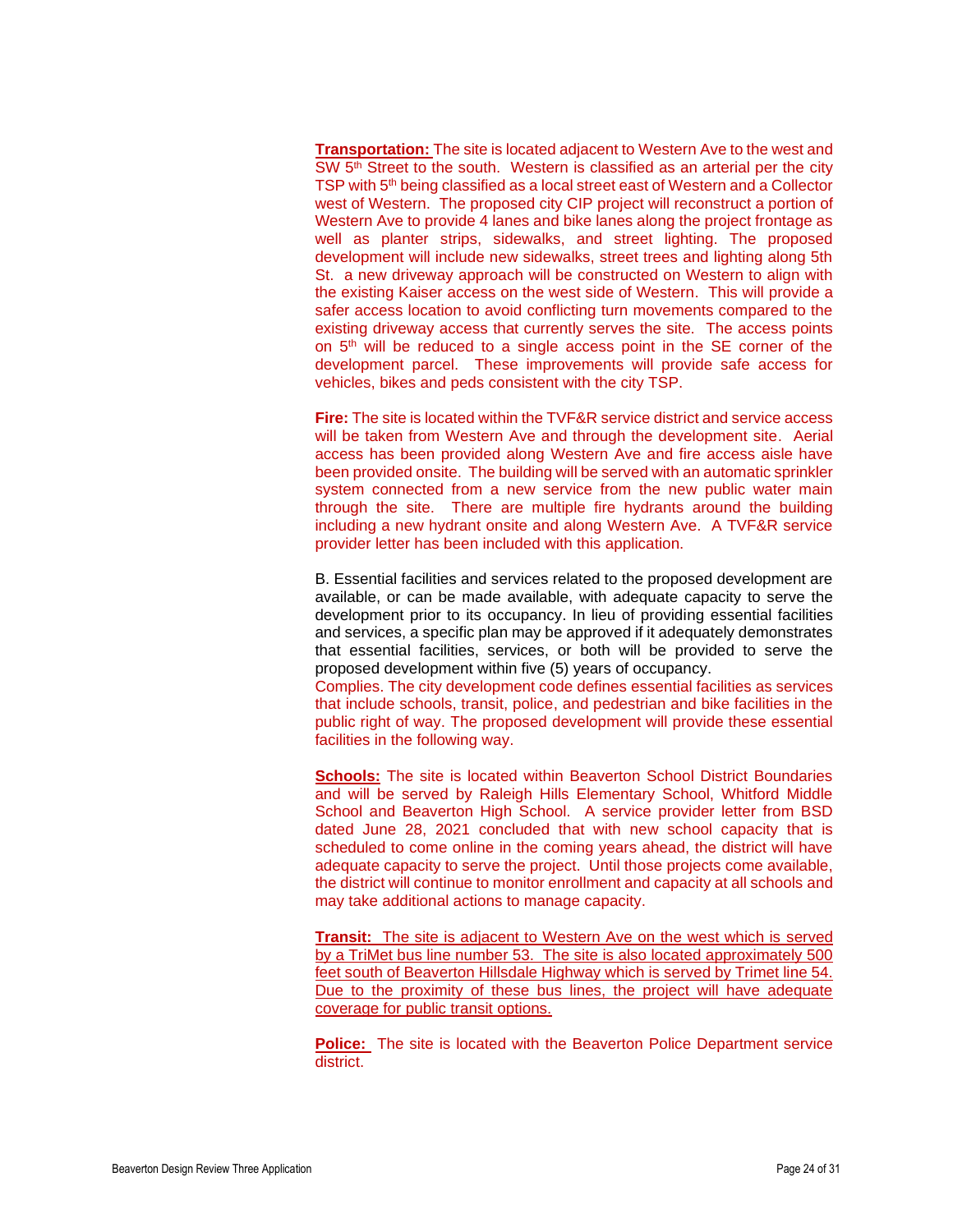**Pedestrian and Bike Facilities:** The project is adjacent to Western Ave which is currently under construction through a City of Beaverton CIP. Through that project, Western Ave will be improved to accommodate bike lanes in each direction as well as new sidewalk amenities including street trees, street lighting and new sidewalks. New ADA ramps will be constructed at the corner of Western and 5<sup>th</sup> as part of the CIP. The proposed development project will improve the sidewalk corridor along  $5<sup>th</sup>$  St. by adding street trees, street lighting and new sidewalks.

C. The proposed development is consistent with all applicable provisions of CHAPTER 20 (Land Uses), or Sections 20.25 and 70.3 if located within the Downtown Design District, unless the applicable provisions are modified by means of one or more applications which shall be already approved or which shall be considered concurrently with the subject application; provided, however, if the approval of the proposed development is contingent upon one or more additional applications, and the same is not approved, then the proposed development must comply with all applicable provisions of CHAPTER 20 (Land Uses) or Sections 20.25 and 70.3 if located within the Downtown Design District.

Complies. The proposed development is consistent with all applicable provisions of chapter 20 as described in section 2 of this narrative.

D. The proposed development is consistent with all applicable provisions of CHAPTER 60 (Special Requirements) and all improvements, dedications, or both, as required by the applicable provisions of CHAPTER 60 (Special Requirements), are provided or can be provided in rough proportion to the identified impact(s) of the proposed development.

Complies. All improvements and dedications are consistent with the requirements and provisions of chapter 60. ROW dedication and improvements along the Western Avenue frontage are provided through the city CIP project. The sidewalk widening along SW 5<sup>th</sup> is being provided in compliance with the requirements of Chapter 60 and the EDM. Future ROW dedication along Western Ave has been discussed with the city through a potential future dedication of the PUE along the proposed Frontage. Sections 3 through 9 of this narrative provide direct response to all of the relevant criteria in Chapter 60. Specifically, relevant to this criterion is section 60.30 – Off-street Parking. The proposed project based on the proposed number of units and unit mix required a total of 357 vehicle spaces. The proposed project is currently proposing 357 spaces and therefore provides adequate parking facilities.

E. Adequate means are provided or can be provided to ensure continued periodic maintenance and necessary normal replacement of the following private common facilities and areas, as applicable: drainage facilities, roads and other improved rights-of-way, structures, recreation facilities, landscaping, fill and excavation areas, screening and fencing, ground cover, garbage and recycling storage areas, and other facilities not subject to maintenance by the City or other public agency.

Complies. The owner of the site, Mill Creek Residential, will retain ownership and be responsible for maintenance of the site. These efforts will include ongoing utility maintenance to ensure proper functionality, landscape maintenance and parking lot maintenance.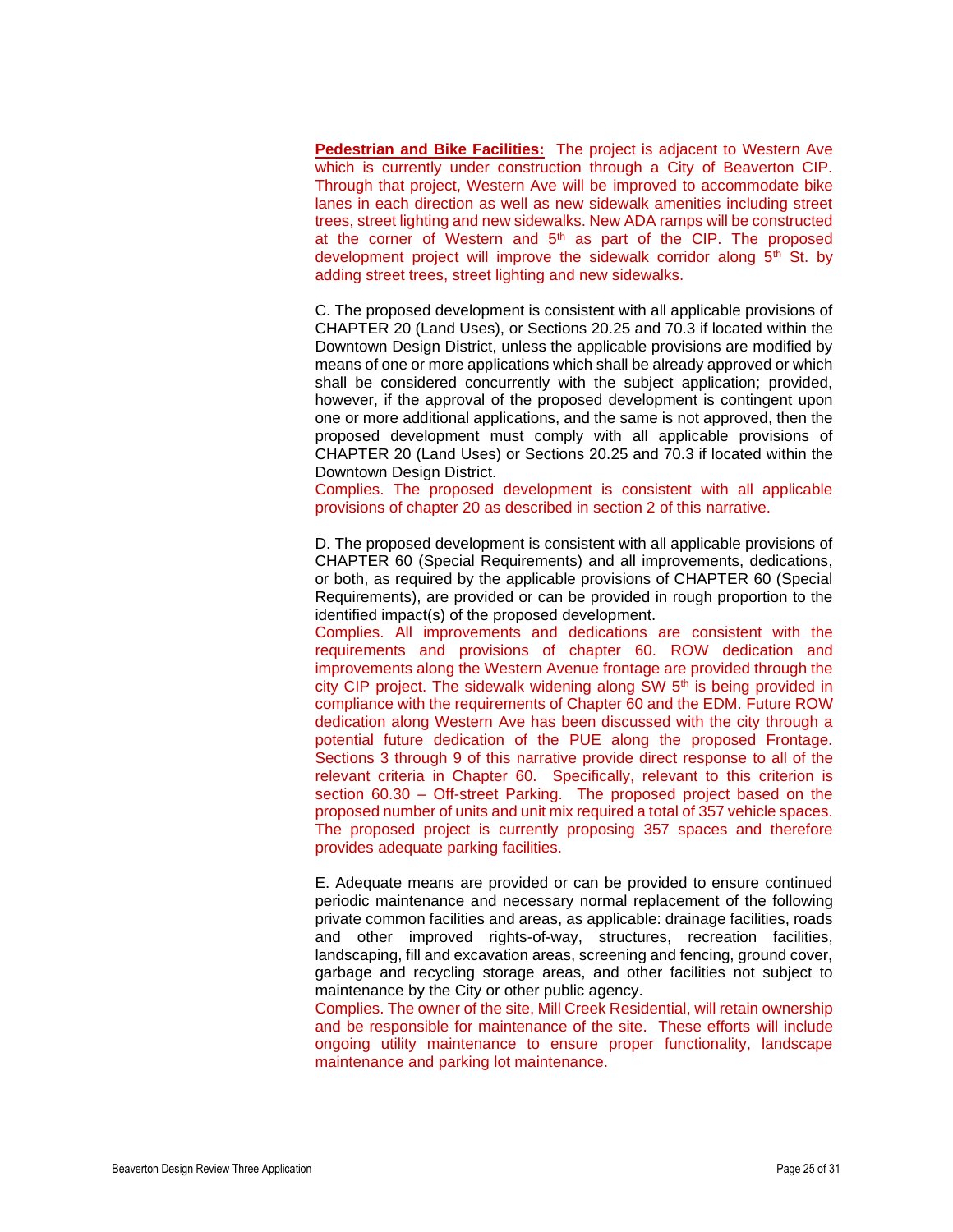F. There are safe and efficient vehicular and pedestrian circulation patterns within the boundaries of the development.

Complies. Vehicular & pedestrian circulation has been provided as recommended by the engineering design manual and city standards. Onsite drive aisles have been designed to allow for safe movement into and out of the site, as well as while circulating onsite. Multiple crosswalks have been provided through the onsite parking facilities to allow for safe circulation of pedestrians through the site. These vehicle and pedestrian facilities connect to the public ROW on both Western and 5<sup>th</sup> to allow for safe circulation of users into the surrounding neighborhoods and street systems. See other chapters of this narrative and Site Plan for additional reference.

G. The development's on-site vehicular and pedestrian circulation systems connect to the surrounding circulation systems in a safe, efficient, and direct manner.

Complies. Vehicular & pedestrian access has been provided as recommended by the engineering design manual and city standards. The onsite vehicle access points provide safe access to the adjacent public ROW through alignment with existing access points. The northern access point along Western was designed to reduce conflicting turn movements with the Kaiser driveway on the west side of the street. Existing access locations on 5<sup>th</sup> were removed to relocate the access further from the intersection of Western and 5<sup>th</sup> to provide safe turning movements. Onsite sidewalks have been designed to meet all accessibility requirements to the public ROW. See Site Plan for additional reference.

H. Structures and public facilities serving the development site are designed in accordance with adopted City codes and standards and provide adequate fire protection, including, but not limited to, fire flow.

Complies. Fire protection, including hydrants, FDC's, access roads, and vaults have been coordinated and reviewed by Tualatin Valley Fire and Rescue and have been approved in concept through the attached SPL. The specific site details for fire flow, hydrant coverage, sprinkler design, etc. will be reviewed by the building official and VFR during the building permit process.

I. Structures and public facilities serving the development site are designed in accordance with adopted City codes and standards and provide adequate protection from crime and accident, as well as protection from hazardous conditions due to inadequate, substandard or ill-designed development. Complies. All structures and public structures and facilities were designed in accordance with the appropriate City codes to meet this standard. Public structures and facilities providing adequate service already exist at the site, including a water system that provides adequate fire flow. In addition, access drives have been designed to provide safe access to and from the public street system through the use of sight distance triangles. See attached provider letters and the attached plan sets. The existing and proposed improvements across the project frontages will provide street lighting and new pedestrian facilities that will help provide crime protection and reduce safety incidents.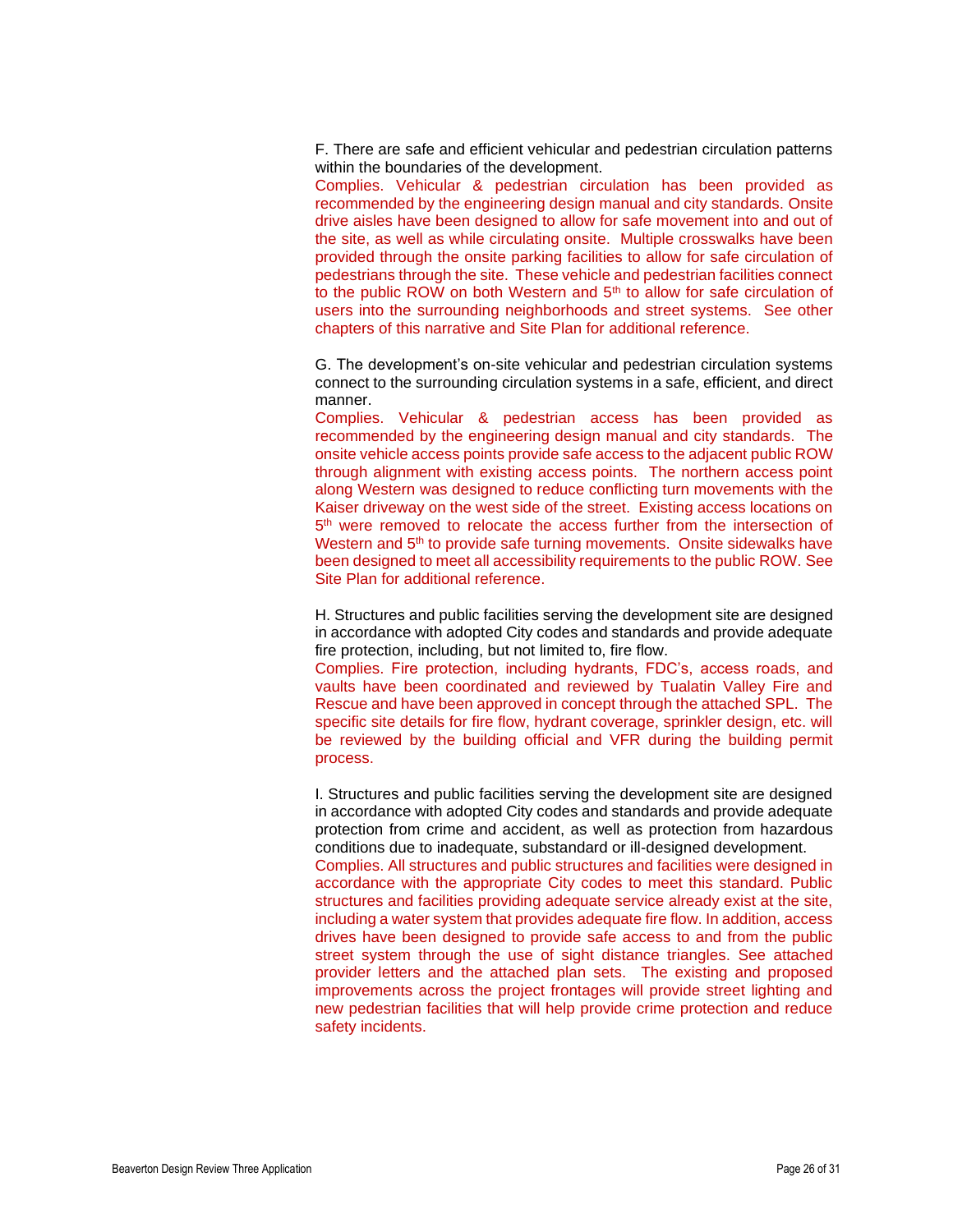J. Grading and contouring of the development site is designed to accommodate the proposed use and to mitigate adverse effect(s) on neighboring properties, public right-of-way, surface drainage, water storage facilities, and the public storm drainage system.

Complies. Site has been graded in such a way to not impact neighboring properties as well as the right-of-way. Additionally, existing surface flows from neighboring properties have been accommodated. Small portions of the existing shared parking lot to the north will remain in place and allowed to sheet flow across the landscape buffer and onto the proposed parking facility. This small amount of runoff has been accommodated in the proposed storm facilities on the site. See Grading & Stormwater Plans for additional reference. Compliance with section 210 of the EDM will be reviewed with the site development permit application for the development.

K. Access and facilities for physically handicapped people are incorporated into the development site and building design, with particular attention to providing continuous, uninterrupted access routes.

Complies. Accessibility has been provided throughout the site utilizing ADA & ANSI guidelines as applicable. The required onsite connections have been and will be designed to meet the application standards of the Americans with Disabilities Act and the City of Beaverton EDM. Access to the buildings has been provided through the use of accessible sidewalk and ramps where required to transition grades. See Site Plan for additional reference.

L. The application includes all required submittal materials as specified in Section 50.25.1. of the Development Code.

Complies. The application contains all the required materials. See attached Checklist.

## **2. Public Transportation Facility Improvements or Modifications, including Street Vacations.**

Not Applicable. Project is not a Public Transportation Facility

## **11. COMPLIANCE WITH APPROVAL CRITERIA FOR TYPE 3 REVIEW**

#### **60.65.05 PURPOSE.C APPROVAL CRITERIA**

In order to approve a Design Review Three application, the decision making authority shall make findings of fact based on evidence provided by the applicant demonstrating that all the following criteria are satisfied:

1. The proposal satisfies the threshold requirements for a Design Review Three application.

Satisfied. Project complies with Threshold 9 by meeting thresholds 3, 6, & 7 of Design Review 2 but does not meet all required design standards.

2. All City application fees related to the application under consideration by the decision making authority have been submitted. Satisfied.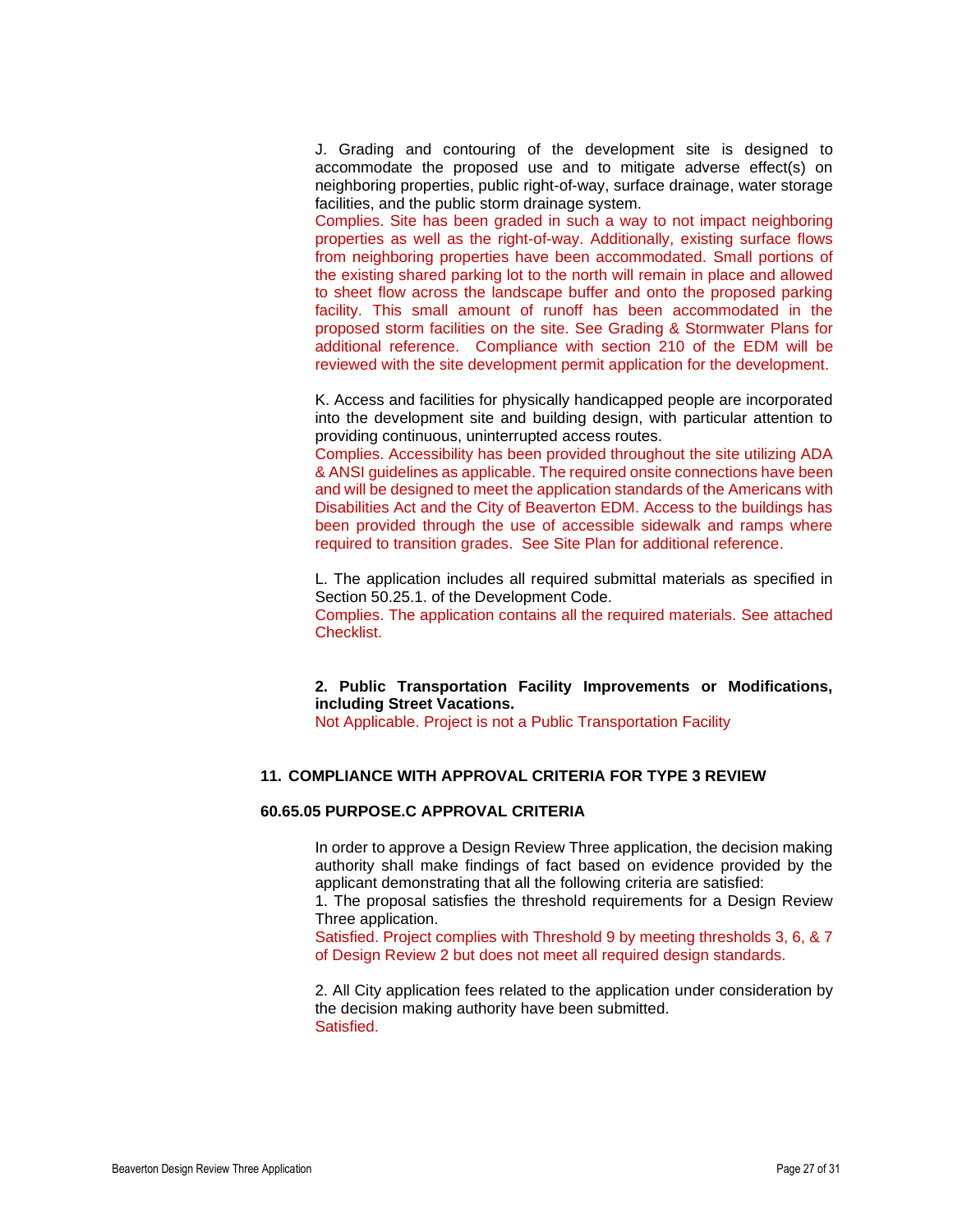3. For proposals meeting Design Review Three application thresholds numbers 1 through 6, the proposal is consistent with all applicable provisions of Sections 60.05.35 through 60.05.50 (Design Guidelines). Satisfied. Project does not meet thresholds 1 through 6.

4. For additions to or modifications of existing development, the proposal is consistent with all applicable provisions of Sections 60.05.35 through 60.05.50 (Design Guidelines) or can demonstrate that the additions or modifications are moving towards compliance with specific Design Guidelines if any of the following conditions exist:

a) A physical obstacle such as topography or natural feature exists and prevents the full implementation of the applicable guideline; or

b) The location of existing structural improvements prevent the full implementation of the applicable guideline; or

c) The location of the existing structure to be modified is more than 300 feet from a public street.

Satisfied. Project is not modifying or adding to existing development.

5. The proposal complies with the grading standards outlined in Section 60.15.10 or approved with an Adjustment or Variance. Satisfied. See Grading Plan.

6. For DRBCP proposals which involve the phasing of required floor area, the proposed project shall demonstrate how future development of the site, to the minimum development standards established in the Development Code or greater, can be realistically achieved at ultimate build out of the DRBCP.

Satisfied. Project does not involve phasing of required floor area.

7. For proposals meeting Design Review Three application Threshold numbers 7 or 8, where the applicant has decided to address a combination of standards and guidelines, the proposal is consistent with all applicable provisions of Sections 60.05.15 through 60.05.30 (Design Standards) except for the Design Standard(s) where the proposal is instead subject to the applicable corresponding Design Guideline(s).

Satisfied. Project complies with all required design standards except 60.05.15.1.C and 60.05.15.6.C where project complies with corresponding design guidelines.

8. For proposals meeting Design Review Three Application Threshold numbers 7 or 8, where the applicant has decided to address Design Guidelines only, the proposal is consistent with the applicable provisions of Sections 60.05.35 through 60.05.50 (Design Guidelines).

Satisfied. Project is not attempting to comply with the design guidelines only.

9. Applications and documents related to the request, which will require further City approval, shall be submitted to the City in the proper sequence. Satisfied. See attached checklist of required items.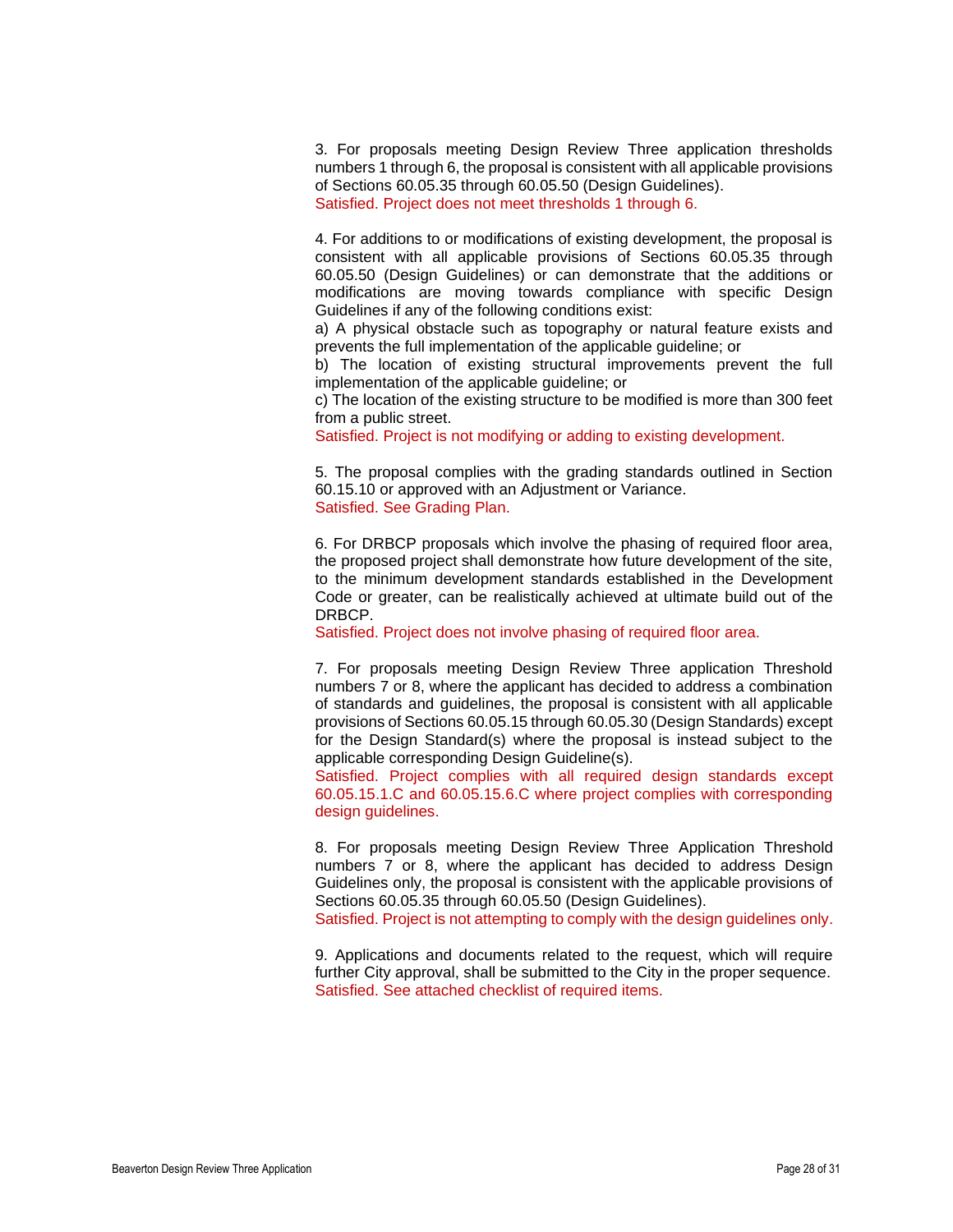## **12. OPERATION DATA**

Project will include mostly multifamily housing with a small leasing/management office of 2-3 employees. Hours of operation will vary with season and number of leased units.

## **13. ADJUSTMENT APPROVAL CRITERIA**

The project was designed to meet the maximum code density of one unit per 1,000 Sf of site area per unit. Site survey indicated a site area of 272,792 SF which would allow 270 units. Unbeknownst to the developer and applicant is that the current land owner (who is selling the property to Mill Creek) recorded dedications to city for adjacent street improvement project shortly before the applicant applied for the land use entitlement. The land area is now 267,080 SF. As dedications have already been recorded by the current land owner the project does not meet the code required minimum land area per residential unit (20.10.15.B.1). As such the project is seeking an adjustment due to unforeseen special circumstances related to the city street improvement project and a procedural mistake by the current land owner. See attached letter from the current land owner. The project complies with all adjustment approval criteria:

- 1. An application for Minor Adjustment shall be required when one or more of the following thresholds apply:
	- Involves up to and including a 10% adjustment from the numerical Site Development Requirements specified in CHAPTER 20 (Land Uses) or Section 70.03 (Downtown Zoning and Streets) if the site is located within the Downtown Design District. This threshold does not apply where credits have been earned for height increase through Habitat Friendly Development Practices, as described Section 60.12.40.4., .5., .6., and .7.

Satisfied. Adjustment requests a reduction of 1.1% of the tabular value of minimum land area per unit from 1,000 SF down to 989 SF (20.05.15.A).

2. The application complies with all applicable submittal requirements as specified in Section 50.25.1. and includes all applicable City application fees. Satisfied. The application has been provided along with all listed requirements as part of this narrative and attached drawings. Fee amount of \$1,056.74 is being wired to the city.

3. Special conditions or circumstances exist on the site that make it physically difficult or impossible to meet the applicable development standard for an otherwise acceptable proposal.

Satisfied. The project was designed utilizing an area of 272,747 SF that allows 270 units and a land area per unit of 1,010 SF. This area was based on discussions at the pre-application conference that noted the city will be reconstructing SW Western Avenue. At the time there was an awareness that as part of the street improvement project the city would be requesting a dedication of 5,667 SF from the applicant. While the applicant continued designing per the pre-dedication site area, the city requested the dedication from the current property owner who executed it (See attached dedication 2021-046290). After review with the current property owner, they were not aware that the execution of the dedication would impact the applicant's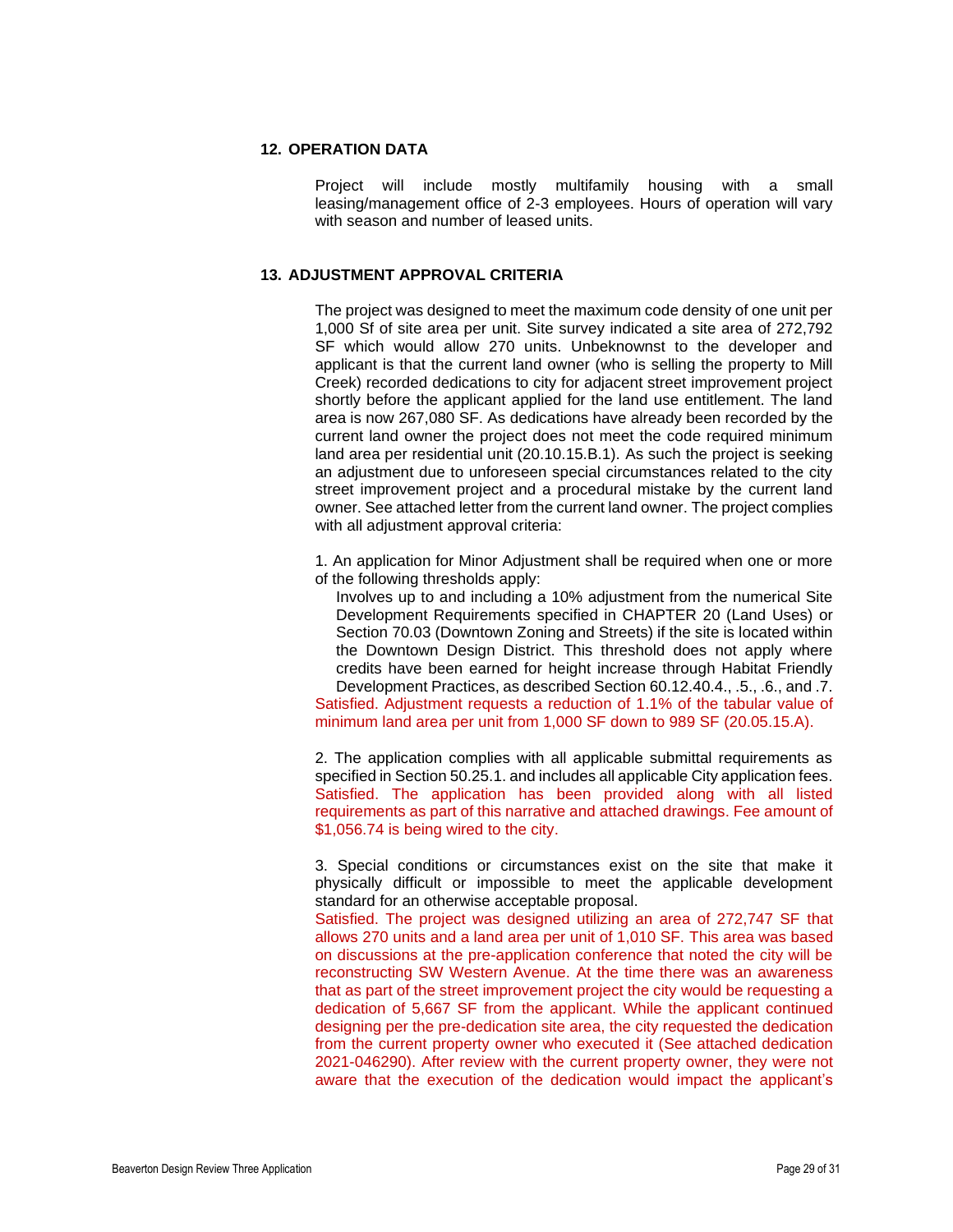ability to develop the planned 270 units (See attached letter from current owner).

As such the site and applicant are under the impact of special conditions that are tied to the site permanently; and which negatively impact the applicant's ability to meet the City of Beaverton's stated goals of more housing and additional units of development near the downtown core and providing urban building fabric.

4. The special conditions and circumstances do not result from the actions of the applicant and such conditions and circumstances do not merely constitute financial hardship or inconvenience.

Satisfied. The conditions do not arise from the applicant's actions as they were not aware that the dedication was being recorded and were planning on recording the dedication as part of this project. If this had been the case, the site area would have been sufficient to allow the proposed 270 units without this adjustment.

Additionally, providing 270 units does not impact the overall building massing or configuration in any way.

5. Granting the adjustment as part of the overall proposal will not obstruct pedestrian or vehicular movement.

Satisfied. The attached trip memorandum is based on providing 270 units and shows that this number of units results in a decrease of daily trip making.

6. City designated significant trees and/or historic resources, if present, will be preserved.

Satisfied. The additional three units do not impact any tree resources.

7. Granting an adjustment to the grading standards will allow additional significant and/or community trees to be preserved. Not Applicable. The adjustment is not regarding grading standards.

8. If more than one adjustment is being requested concurrently, the cumulative effect of the adjustments will result in a proposal which is still consistent with the overall purpose of the applicable zoning district. Not Applicable. Only one adjustment is being requested.

9. Any adjustment granted shall be the minimum necessary to permit a reasonable use of land, buildings, and structures.

Satisfied. The project is asking for only the 1.1% reduction required to build the original 270 units with no additional reduction.

10. The proposal incorporates building, structure, or site design features or some combination thereof that compensate for the requested adjustment. Satisfied. The project supports the City of Beaverton's goals of providing additional density and housing near the downtown core by maximizing density and providing urban building fabric.